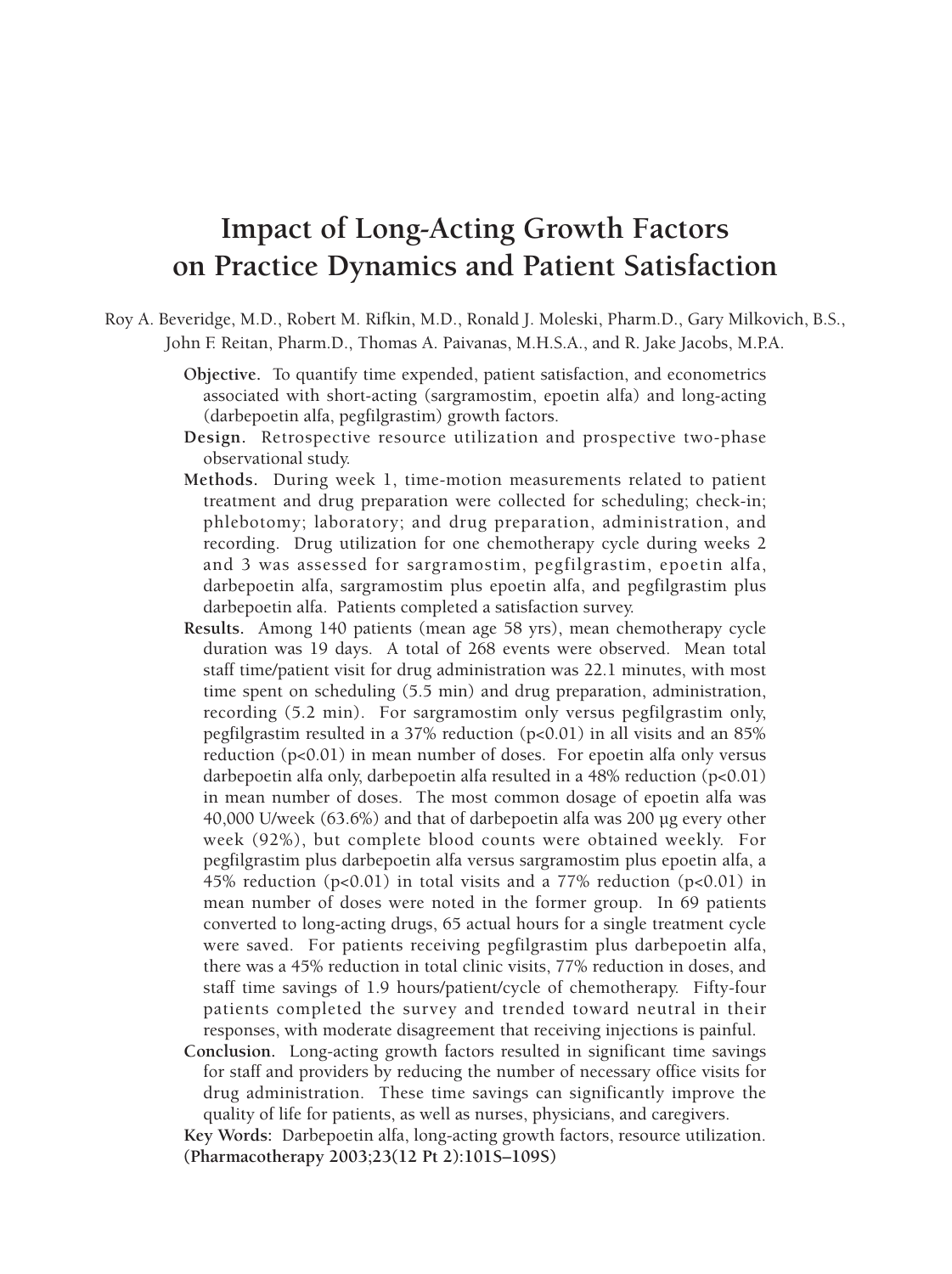

**Figure 1.** Construct of quality of life.

Anemia is the most common hematologic abnormality in patients with cancer, whether or not they are actively receiving chemo- and/or radiation therapy. Estimates place the prevalence of anemia at  $35-95\%$ .<sup>1-3</sup> Cancer-related anemia often is associated with many debilitating symptoms, decreased health outcomes, decreased ability to comply with recommended therapy, and lower quality of life.<sup>4-7</sup> Fatigue, a frequent symptom of anemia, affects physical function and quality of life (Figure 1).<sup>8</sup> This impacts other aspects in the patient's day-to-day activities, including social interactions, work and/or recreation, and time for social activities.

The Fatigue Coalition, a multidisciplinary group including representatives with expertise in oncology, human immunodeficiency virus, neurology, psychometrics, psychiatry, and patient advocacy, confirmed that two thirds of patients with cancer experience daily fatigue or fatigue that significantly affects their daily routines. $9-11$ The impact of the fatigue experienced by patients

Address reprint requests to Roy A. Beveridge, M.D., Inova Fairfax Hospital, Fairfax Northern Virginia Hematology Oncology, PC, 8503 Arlington Boulevard, Suite 400, Fairfax, VA 22031; e-mail: Roy.Beveridge @usoncology.com.

with cancer was pervasive in both activities of daily living and in personal and social interactions. As such, methods to simplify the already complicated and difficult lifestyle of a patient with cancer are needed to ease the daily strains. The economic impact of fatigue to the patient is significant. It can change employment status, increase caregiver time off from work, reduce overall work hours, and increase unpaid family and medical leave time to help the patient with fatigue.

Until the early 1990s, blood transfusion was the only option for treatment of symptomatic anemia. Safety concerns, limited supply, and potential adverse effects of blood transfusion created a need for a safer alternative. The advent of recombinant growth factors has changed the treatment of patients with cancer and chronic anemia and is now the mainstay of treating a patient with cancer-related anemia.

Several recombinant products of erythropoietin are commercially available worldwide. Epoetin alfa, the most frequently used erythropoiesisstimulating growth factor thus far, usually is administered as a weekly subcutaneous injection, starting at 40,000 U/dose. Erythropoietin therapy is effective in correcting anemia in patients with cancer, and studies have consistently shown improvements in hemoglobin levels and quality-of-life measures when patients with cancer-related anemia are treated with epoetin alfa.7, 12–16

From Inova Fairfax Hospital, Fairfax, Virginia (Dr. Beveridge); Rocky Mountain Cancer Center, Denver, Colorado (Dr. Rifkin); RJM Marketing and Research Associates, LLC, Guilford, Connecticut (Drs. Moleski and Reitan, and Mr. Milkovich); Thomas A. Paivanas and Associates, Annandale, Virginia (Mr. Paivanas); and Capitol Outcomes Research, Alexandria, Virginia (Mr. Jacobs).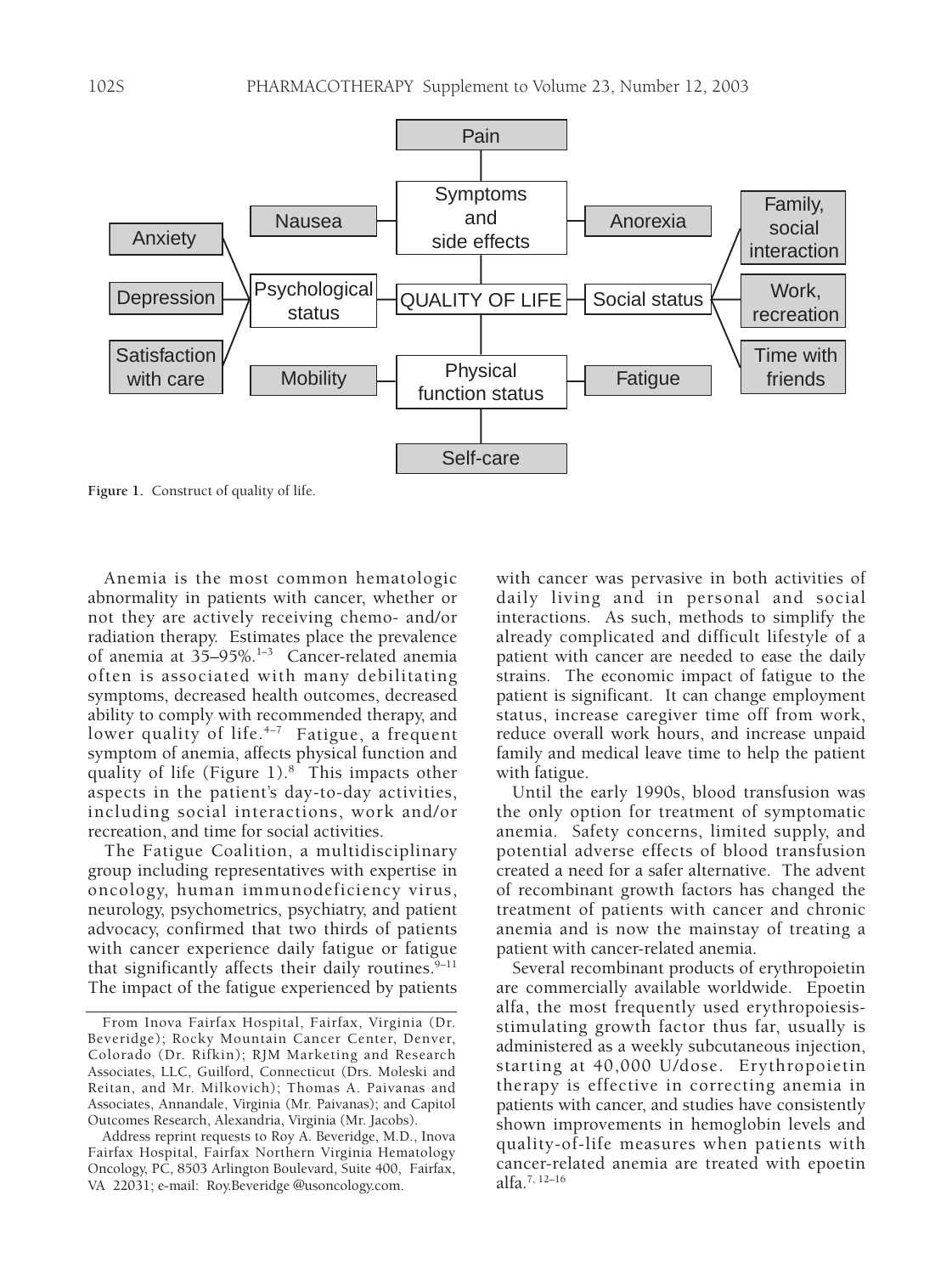Darbepoetin alfa is a modified recombinant form of erythropoietin, with two more glycosylation sites that allow the addition of more sialic acid residues to the molecule. The increase in sialic acid residues increases the halflife of darbepoetin alfa 3-fold compared with that of epoetin alfa. This increase in half-life has been confirmed in patients with cancer<sup>17-19</sup> and those with chronic renal failure.<sup>20</sup> The feasibility of administering darbepoetin alfa less frequently was confirmed<sup>17</sup> and found to be clinically effective in increasing hemoglobin levels when administered every 3 weeks.<sup>21</sup> A randomized controlled trial of darbepoetin alfa (administered once/wk) compared with epoetin alfa (administered 3 times/week) in patients undergoing hemodialysis showed that darbepoetin alfa can maintain hemoglobin levels at least as effectively as epoetin alfa, with less-frequent dosing.<sup>22</sup> Administering recombinant erythropoietin to patients with cancer has a significant effect on both hemoglobin levels and patient quality of life. Epoetin alfa has proved safe, with a very acceptable toxicity profile, and newer formulations, such as darbepoetin alfa, have the advantage of a longer half-life, allowing lessfrequent administration.

Another significant dose-limiting toxicity of chemotherapy is neutropenia. The risk of infection increases as the severity of neutropenia increases. Febrile neutropenia significantly affects quality of life, causes delays in chemotherapy administration, and significantly increases the cost of treatment. The cost of hospitalization for a single episode of febrile neutropenia was estimated to be \$19,000, with a 10.9% mortality rate.<sup>23</sup>

Granulocyte colony-stimulating factor (G-CSF), one of the major regulators of neutrophil maturation in the bone marrow, promotes differentiation of cells in the neutrophilic lineage and speeds development of fully mature neutrophils from stem cells. The level of G-CSF is inversely proportional to the peripheral neutrophil count and increases in response to inflammatory and infectious processes. After G-CSF administration, a left shift in cell maturation rapidly occurs in the bone marrow, and hyperplasia of myeloid cells occurs at different stages of development.

Filgrastim, a short-acting recombinant G-CSF, and sargramostim, a short-acting recombinant granulocyte-macrophage colony-stimulating factor are usually administered as a single daily subcutaneous injection. Pegfilgrastim is a

polyethylene glycol form of filgrastim, has a longer half-life than that of filgrastim, and has been shown to be effective in increasing neutrophil counts.24 Pegfilgrastim, which is given as a single injection after chemotherapy, has been evaluated in patients with non–small cell lung cancer and those with breast cancer and has been shown to be at least as effective as filgrastim in increasing neutrophil counts, with a comparable toxicity profile.<sup>25, 26</sup>

Erythropoietin and filgrastim have been used in patients with cancer for more than a decade. These relatively short-acting agents require multiple daily injections that necessitate many visits by patients to an oncology clinic during each chemotherapy cycle solely for the administration of growth factor. In addition to the inconvenience for patients and their caregivers, frequent clinic visits for growth factor administration require time, effort, and preparation of injections by health care providers. The advent of long-acting growth factors—pegfilgrastim and darbepoetin alfa may impact practice dynamics and patient satisfaction.

# **Methods**

A three-phase, 4-week study was conducted at two large oncology practices in Denver, Colorado, and Fairfax, Virginia. The study design was approved by a local institutional review board. Both practices use erythropoieticstimulating agents, epoetin alfa (Procrit; Ortho Biotech, Raritan, NJ) and darbepoetin alfa (Aranesp; Amgen, Thousand Oaks, CA), and colony-stimulating factors, sargramostim (Leukine; Berlex, Wayne, NJ) and pegfilgrastim (Neulasta; Amgen) routinely in patients undergoing chemotherapy and adhere to the American Society of Clinical Oncology guidelines for growth factor use.<sup>27</sup>

Time-motion measures for all aspects of growth factor use were conducted during week 1 by investigators through observation of clinic functions. The amount of time to conduct events for each of the following categories was recorded for five separate events on standardized case report forms: patient scheduling; patient checkin; phlebotomy; laboratory; and growth factor preparation, administration, and recording. Time measurements began and ended based on predefined steps within each event. These steps were identified from prior observations of these functions in each practice.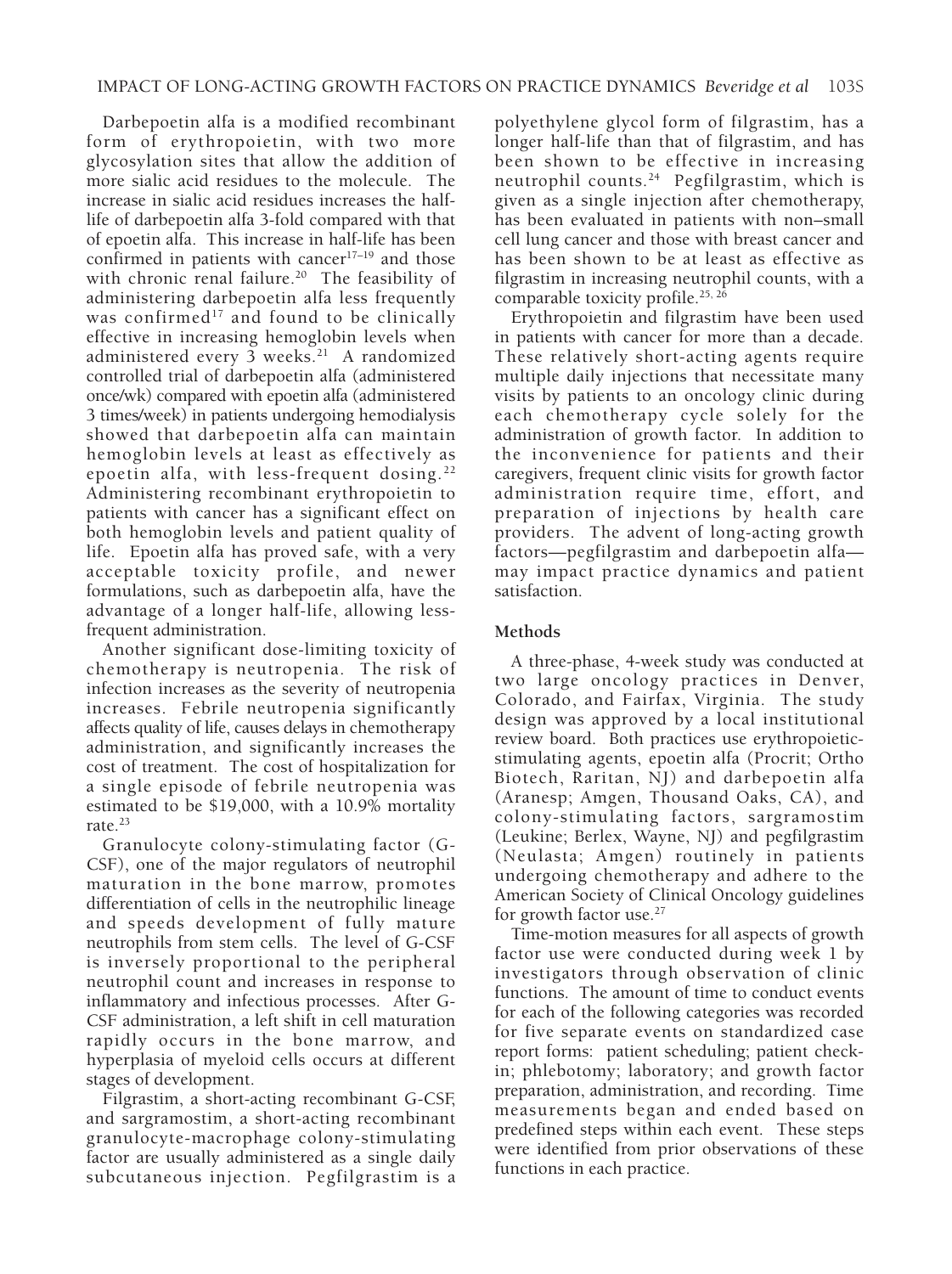| Characteristic     | Sargramostim | Pegfilgrastim | Epoetin alfa | Darbepoetin<br>alfa |      | Sargramostim + Pegfilgrastim +<br>Epoetin alfa Darbepoetin alfa |
|--------------------|--------------|---------------|--------------|---------------------|------|-----------------------------------------------------------------|
| No. of patients    | 22           | 25            | 30           | 32                  | 19   | 12                                                              |
| Mean age (yrs)     | 51           | 55            | 60           | 60                  | 62   | 57                                                              |
| M/F                | 10/12        | 11/14         | 7/23         | 4/28                | 10/9 | 4/8                                                             |
| Primary tumor site |              |               |              |                     |      |                                                                 |
| <b>Breast</b>      |              |               | 10           | 18                  |      |                                                                 |
| Lung               |              |               | 13           | 10                  |      |                                                                 |
| Lymphoma           |              |               |              |                     |      |                                                                 |
| Ovarian            |              |               |              |                     |      |                                                                 |
| Sarcoma            |              |               |              |                     |      |                                                                 |
| Primary Insurer    |              |               |              |                     |      |                                                                 |
| Medicare           | h            |               | 8            | 13                  |      |                                                                 |
| Private            | 16           | 20            | 22           | 19                  |      |                                                                 |

**Table 1. Baseline Demographics and Characteristics of the 140 Patients**

A retrospective chart review of growth factor utilization for a single chemotherapy cycle occurred during weeks 2 and 3, and patients were grouped into the following categories: patients who received sargramostim only, pegfilgrastim only, epoetin alfa only, darbepoetin alfa only, sargramostim plus epoetin alfa (shortacting growth factors), or pegfilgrastim plus darbepoetin alfa (long-acting growth factors). Patient records were reviewed consecutively in reverse chronologic order from January 1–December 31, 2002, for patients who had their chemotherapy cycle started and completed during the January 1–October 31, 2002 interval. All records for each growth factor category were flagged and reviewed for the following inclusion criteria: male and female patients aged 18 years or older who were receiving chemotherapy for solid tumor types, had chemotherapy cycles of 7–28 days, received at least one dose of growth factor in the clinic, and had complete documentation of growth factor and laboratory testing data for the cycle reviewed. Day 0 of a cycle was considered the day chemotherapy was started, and the end of the cycle was when the next round of chemotherapy was administered or when 28 days had elapsed before the next round of chemotherapy. Baseline demographic data were collected, as were therapy-specific data.

A patient satisfaction survey was completed during weeks 2, 3, and 4 by patients who required a clinic visit for growth factor administration, were fluent in English, and had sufficient capacity to understand the questions. The survey quantified satisfaction with the use of growth factors and estimated the amount of time devoted to the visit, out-of-pocket expenses, time

involved for travel to and from the clinic, and waiting time. Patients also were queried about time lost from activities they would have been able to participate in (e.g., going to work or engaging in housekeeping activities, hobbies, relaxation) had they not been required to come to the clinic for a growth factor injection.

#### **Statistical Analysis**

The mean, standard deviations, 95% and 99% confidence intervals, medians, ranges, and interquartile ranges were calculated for clinic staff time required for each of the five categories related to growth factor administration activities.

Differences between the two centers were assessed with the Student *t* test, when data were normally distributed, or the Wilcoxon rank sum (Mann-Whitney) test, when the data were not normally distributed. The normality of each distribution was determined by using the Kolmogorov-Smirnov D-statistic test.

Growth factor utilization was calculated on a per-cycle basis. Within each pair, imbalances in baseline characteristics were examined by using a  $\chi^2$  or Fisher exact test. If no imbalances were detected, differences between long-acting and short-acting growth factor groups were analyzed with the Student *t* test or Wilcoxon rank sum test. If differences were found at a p value less than 0.05, analyses of covariance models were used to determine independent effects.

### **Results**

Baseline demographics and clinical characteristics of the 140 patients are summarized in Table 1. The mean age of the patients was 58 years, and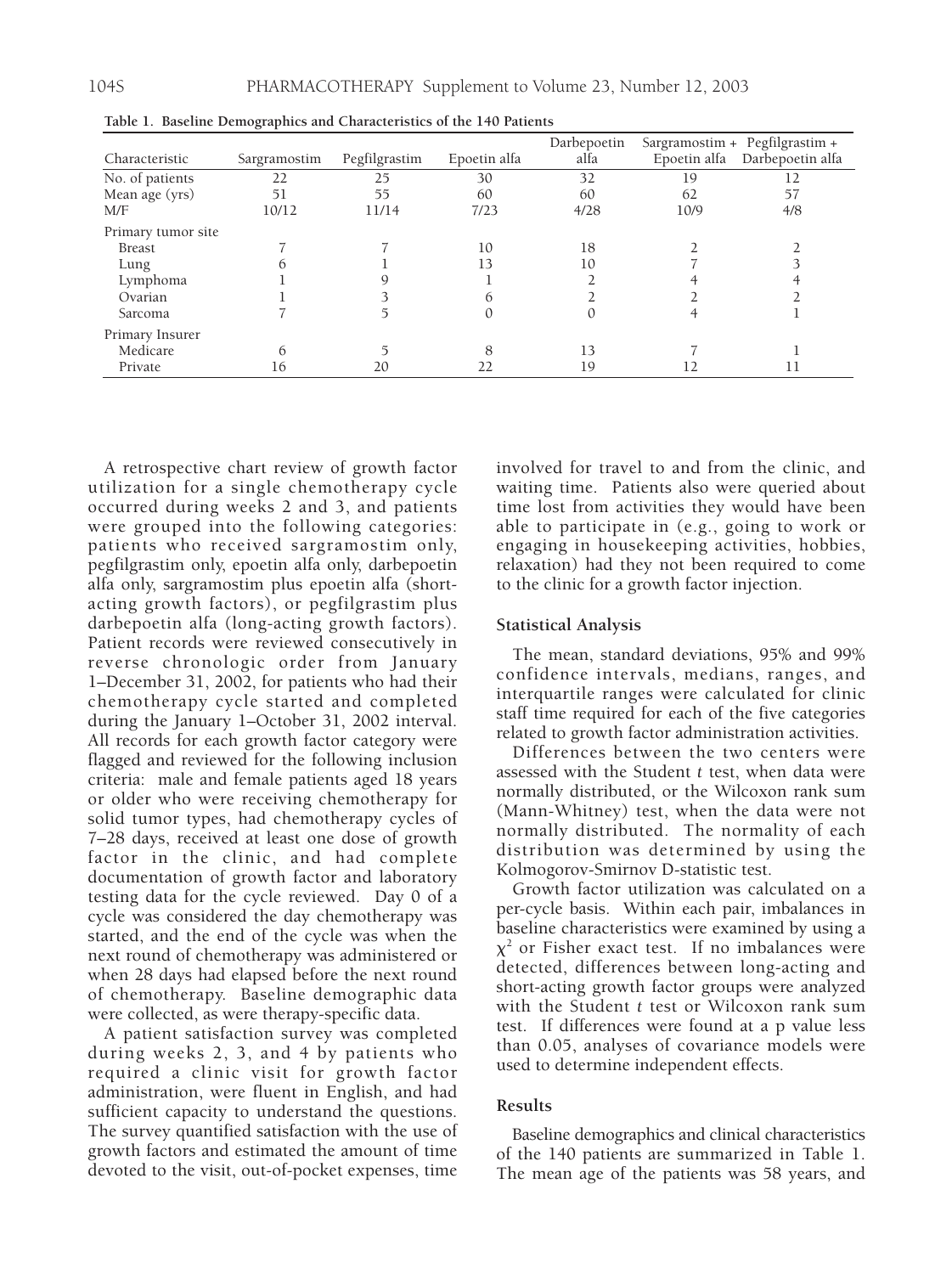the mean chemotherapy cycle duration was 19 days (median 21 days).

### Time-Motion Assessment

A total of 268 events were observed; a summary of the mean time for each category is listed in Table 2. Mean total clinic staff time/patient visit for growth factor administration was 22.1 minutes, with the most time spent on patient scheduling (mean 5.5 min) and preparation, administration, and recording of growth factor use (mean 5.2 min). Using single-dose vials to prepare growth factor injections, the staff took a mean of 5.7 minutes compared with a mean of 4.8 minutes if prefilled syringes were used.

## Growth Factor Utilization

When comparing the sargramostim (shortacting growth factor)–only group with the pegfilgrastim (long-acting growth factor)–only group, use of pegfilgrastim resulted in a 37% reduction (p<0.01) in all visits, attributed primarily to reduction in growth factor administration and laboratory testing visits; there was an  $85\%$  reduction ( $p<0.01$ ) in the mean number of doses administered (Table 3). When comparing the epoetin alfa–only group with the darbepoetin alfa–only group, there was a 48% reduction (p<0.01) in the mean number of doses administered. The change in visits was negligible, due primarily to the continued practice of bringing patients to the clinic during the "no growth factor" weeks for determination of complete blood count. The most common once-weekly dose of epoetin alfa was 40,000 U (63.6%), whereas 35% of doses were 60,000 U. Ninety-two percent of darbepoetin alfa doses

#### **Table 2. Time-Motion Assessments**

|                             | No. of Events | <b>Staff Time</b> |
|-----------------------------|---------------|-------------------|
| Category                    | $(N=268)$     | $(min)^a$         |
| Patient scheduling          | 40            | 5.5               |
| Patient check-in            | 46            | 2.4               |
| Phlebotomy                  | 52            | 4.5               |
| Laboratory                  | 47            | 4.5               |
| Growth factor preparation,  |               |                   |
| administration, recording   |               |                   |
| Prefilled syringe           | 42            | 4.8               |
| Single-dose vials           | 41            | 5.7               |
| All                         | 83            | 5.2               |
| Total processing time/visit |               | 22.1 <sup>b</sup> |

a Data are means.

b Does not include times for full pharmacy activity, back-office activity (e.g., billing and accounting), phone consultations, patient counseling, and other activities during a typical visit.

were 200 µg administered every other week; however, complete blood counts were obtained weekly. When comparing the combination groups, there was a  $45\%$  reduction ( $p<0.01$ ) in total visits and a  $77\%$  reduction ( $p<0.01$ ) in mean number of doses administered.

# Patient Satisfaction and Time Utilization Survey

Fifty-four patients completed the satisfaction and time utilization survey. The study did not address patients' insurance deductibles.

Forty-seven patients (87%) came to the clinic from home, whereas the remainder came from a work environment. Fifty-one patients (94%) traveled to the clinic in their own car and traveled a mean one-way distance of 12 miles, with a mean travel time of 27 minutes. The total time spent preparing for the clinic visit, including round-trip travel and time spent at the clinic, was 125 minutes (2.1 hrs; Table 4).

|  | Table 3.  Growth Factor Utilization |  |  |
|--|-------------------------------------|--|--|
|  |                                     |  |  |

| Variable        | Sargramostim<br>Only  | Pegfilgrastim<br>Only    | Epoetin alfa<br>Only | Darbepoetin alfa Sargramostim +<br>Only | Epoetin alfa   | Pegfilgrastim +<br>Darbepoetin alfa |
|-----------------|-----------------------|--------------------------|----------------------|-----------------------------------------|----------------|-------------------------------------|
| No. of visits   |                       |                          |                      |                                         |                |                                     |
| All             | $11.5 \pm 5.3$        | $7.2 \pm 3.8^{\text{a}}$ | $4.0 \pm 1.5$        | $3.8 \pm 2.7$                           | $11.6 \pm 5.5$ | $6.4 \pm 2.8^{\rm b}$               |
| Chemotherapy    | $4.0 \pm 2.7$         | $4.4 \pm 2.9$            | $2.5 \pm 1.0$        | $2.6 \pm 2.3$                           | $3.9 \pm 3.8$  | $4.3 \pm 3.2$                       |
| CBC and/or GF   | $7.5 \pm 3.5$         | $2.8 \pm 1.7^{\circ}$    | $1.5 \pm 1.4$        | $1.2 \pm 1.3$                           | $7.6 \pm 5.2$  | $2.2 \pm 2.0^{\rm b}$               |
| No. of CBC      |                       |                          |                      |                                         |                |                                     |
| determinations  | $5.5 \pm 3.1$         | $4.2 \pm 2.5$            | $3.5 \pm 1.1$        | $3.0 \pm 1.6$                           | $5.5 \pm 2.0$  | $2.4 \pm 0.7$                       |
| No. of GF doses | $6.5 \pm 3.2$         | $1.0 \pm 0.2^a$          | $2.5 \pm 1.1$        | $1.3 \pm 0.5$ <sup>c</sup>              | $10.6 \pm 5.6$ | $2.4 \pm 0.7^{\rm b}$               |
| GF dose         | $427 \pm 248 \,\mu g$ | $6.2 \pm 1.2$ mg         | $45.2 \pm 26$ U      | $214 \pm 88 \text{ µg}$                 |                |                                     |

CBC = complete blood count; GF = growth factor.

Data are mean ± SD.

a p<0.01 for sargramostim only vs pegfilgrastim only.

b p<0.01 for sargramostim + epoetin alfa vs pegfilgrastim + darbepoetin alfa.

c p<0.01 for epoetin alfa only vs darbepoetin alfa only.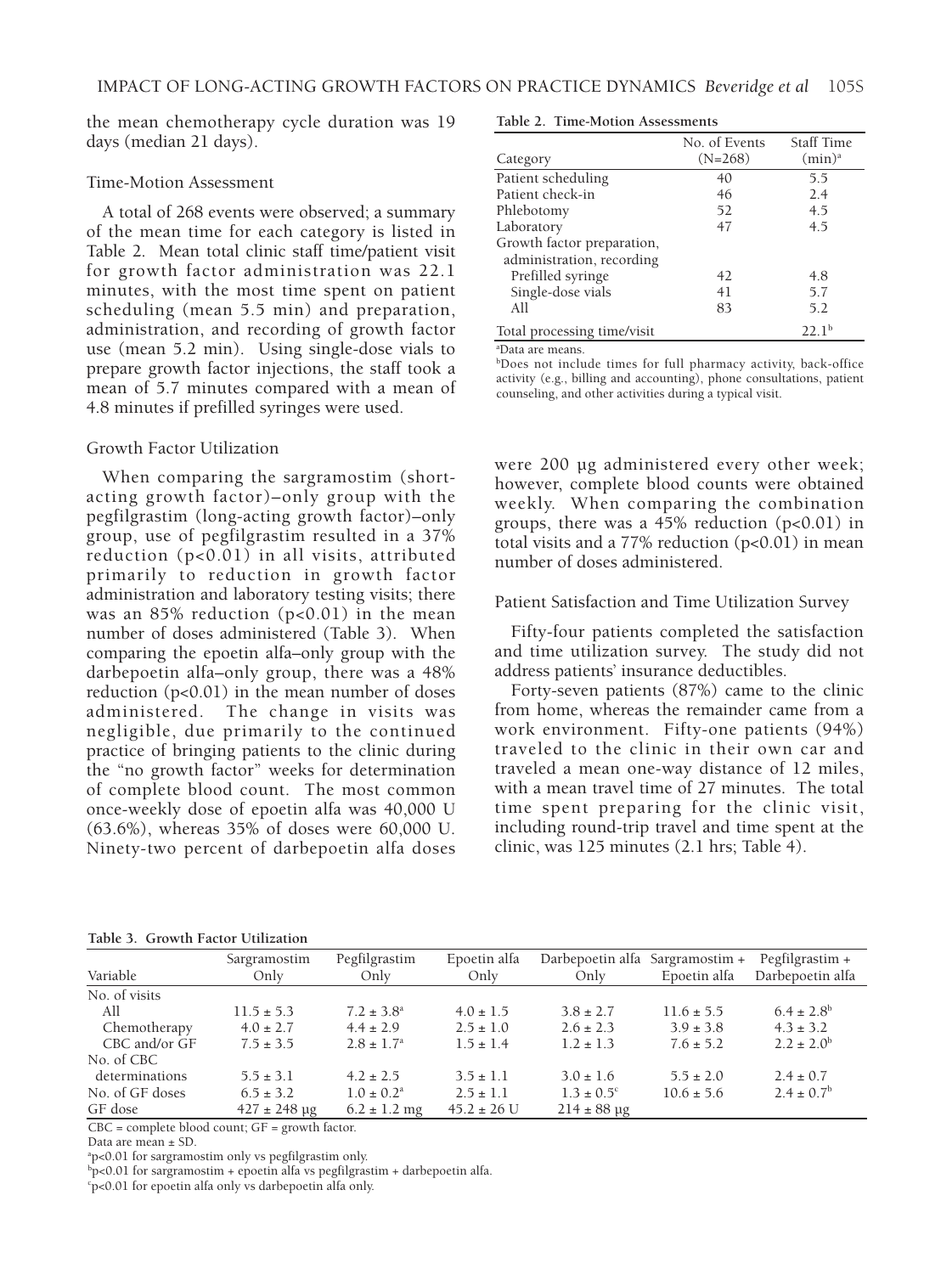Table 5 summarizes the results from the section of the survey that evaluated patient satisfaction statements based on a scale of 1–5 (1  $=$  strongly disagree,  $5 =$  strongly agree). Patients were neutral concerning most of the statements. Patients tended toward neutral when asked about convenience of coming to the physician office, desirability of shot avoidance, and willingness to pay extra for fewer shots. There was moderate disagreement that receiving injections is a painful experience, and the mean score from the two sites differed: site 1 had a mean score of 1.3, and site 2 had a mean score of 2.3.

## Time Utilization

The clinic staff witnessed a time savings with the use of long-acting growth factors. Actual time saved was 1.6 hours/chemotherapy cycle for pegfilgrastim only, 0.1 hour for darbepoetin alfa only, and 1.9 hours for pegfilgrastim plus darbepoetin alfa. Patients also had time saved: 9.0 hours saved/chemotherapy cycle with pegfilgrastim, 0.4 hour saved with darbepoetin alfa, and 10.9 hours with pegfilgrastim plus darbepoetin alfa.

Of 69 patients who were converted to longacting growth factors (pegfilgrastim, darbepoetin alfa), there was a saving of 65.0 actual hours for a single treatment cycle (Table 6). If the remaining 71 patients in this study who were receiving short-acting agents (sargramostim, epoetin alfa) were converted to their long-acting counterparts, the potential savings would be an additional 199.4 visits and 73.4 hours for a total of 138.4 hours saved/single treatment cycle.

| Table 4. Patient Travel Time Utilization and Expense                 |                                     |  |  |  |
|----------------------------------------------------------------------|-------------------------------------|--|--|--|
| Variable                                                             | <b>Patient Response</b><br>$(N=54)$ |  |  |  |
|                                                                      | No. (%)                             |  |  |  |
| Travel to clinic<br>From home<br>From work                           | 47 (87)<br>7(13)                    |  |  |  |
| Travel mode<br>Automobile<br>Walking<br>Public transit               | 51 (94)<br>2(4)<br>1(2)             |  |  |  |
|                                                                      | Mean                                |  |  |  |
| Time (min)<br>At clinic<br>For one-way travel<br>Preparing for visit | 31<br>27<br>40                      |  |  |  |
| Distance one way (miles)                                             | 12                                  |  |  |  |
| $Costs($ \$)<br>Parking<br>Tolls<br>Public transit                   | 0.00<br>0.02<br>0.30                |  |  |  |
| Lost work (hrs)<br>Patient<br>Other                                  | 0.11<br>0.15                        |  |  |  |
| Copayment (\$)<br>All patients<br>Only patients with copayment       | 4.46<br>12.78                       |  |  |  |

#### **Discussion**

Clinic visits for growth factor administration are associated with significant time devoted to activities surrounding the injection for both office staff and patients. Each clinic visit requires 22 minutes of clinic staff time for activities such as patient scheduling, patient check-in, phlebotomy, laboratory processing, and drug

| Statement                                                                                                                                          | No. Responding<br>$(N=54)$ | Mean<br>Score <sup>a</sup> |
|----------------------------------------------------------------------------------------------------------------------------------------------------|----------------------------|----------------------------|
| It is inconvenient to have to come to the office just for a shot.                                                                                  | 39                         | 2.5                        |
| I have better things to do than drive to the office multiple times a week for<br>injections.                                                       | 23                         | 2.4                        |
| I prefer to come to the office multiple times during the week for shots so my<br>doctor can follow my condition more closely.                      | 32                         | 3.5                        |
| If I could reduce my trips to the office to once every 2 or 3 weeks instead<br>of daily, it would greatly improve my satisfaction with my therapy. | 23                         | 3.4                        |
| Receiving shots is a painful experience.                                                                                                           | 54                         | 1.8                        |
| If I could avoid shots, it would greatly improve my comfort and satisfaction.                                                                      | 54                         | 2.7                        |
| I would be willing to pay an additional fee if I could have one shot per cycle,<br>rather than having to come to the office every day.             | 32                         | 2.6                        |

#### a On a scale of 1–5, where 1 = strongly disagree and 5 = strongly agree.

#### **Table 5. Patient Satisfaction**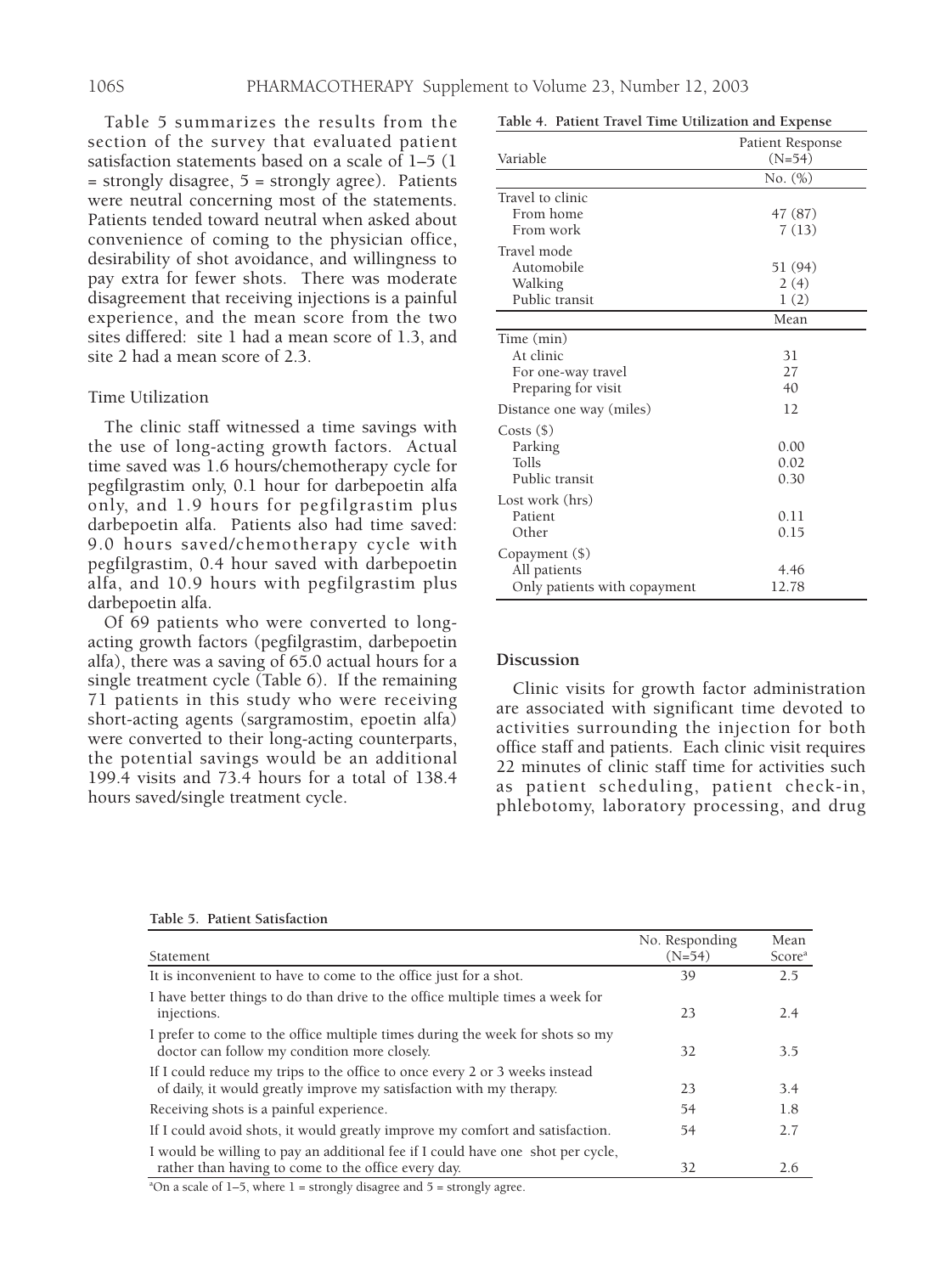|                               | No. of   | No. of Visits   | Total No. of   | Total Time Saved |
|-------------------------------|----------|-----------------|----------------|------------------|
| Patient Group                 | Patients | Reduced/Patient | Visits Reduced | (hrs)            |
| Converted to pegfilgrastim    | 25       | 4.3             | 107.5          | 39.6             |
| Converted to darbepoetin alfa | 32       | 0.2             | 6.4            | 2.4              |
| Converted to pegfilgrastim +  |          |                 |                |                  |
| darbepoetin alfa              |          | 5.2             | 62.4           | 23.0             |
| Totals                        | 69       |                 | 176.3          | 65.0             |

**Table 6. Resource Reduction in Patients Converted to Long-Acting Growth Factors**

preparation and injection. The times measured in this study are conservative and do not account for actual total time spent during a visit and do not take into account time used for pharmacy fulfillment, accounting, billing, travel from room to room, and patient counseling. The total time the clinic staff actually spent managing growth factor administration, therefore, exceeds 22 minutes.

Use of pegfilgrastim was associated with a 37% reduction in total clinic visits and an 85% reduction in total number of doses administered. Based on the average of 22.1 minutes saved/growth factor administration, a reduction of clinic visits will result in 95 minutes (1.6 hrs) saved/patient/cycle when pegfilgrastim is used. The reduced number of clinic visits associated with darbepoetin alfa administration reduced the time commitment/cycle for both clinic staff and patients. Patients receiving darbepoetin alfa experienced only a modest reduction in number of total clinic visits when compared with patients receiving epoetin alfa. However, the average number of doses/cycle was reduced by 50% when darbepoetin alfa was used. The lack of a significant difference in total visits is attributable to the fact that patients still were scheduled for at least one clinic visit/week for complete blood count determination, even during weeks when growth factor was not administered. Possibly, clinic staff scheduled patients based on a prior routine established with weekly epoetin alfa administration. If visits that were only for complete blood count determination had been eliminated, the result would have been greater avoidance of office visits and a more significant time savings. With the advent of long-acting growth factors, health care providers should reevaluate the need for routine weekly complete blood count determinations in certain patients, as this would result in significantly fewer clinic visits.

By using long-acting growth factors, clinic staff could reduce total visits by conducting laboratory determinations only on days when growth factor is administered. They also should review past processes, modify those processes, and participate in an education program to fully capitalize on the advantages of the long-acting agents.

For patients who received both pegfilgrastim and darbepoetin alfa, there was a 45% reduction in total clinic visits, a 77% reduction in growth factor doses, and a clinic staff time savings of 1.9 hours/patient/cycle. In combination, the time savings exceeded that of pegfilgrastim alone and acknowledges the impact of using darbepoetin alfa. Based on these data, a typical oncology clinic would save 47.5 hours and reduce growth factor administration visits by 130/cycle for every 25 patients treated with combination growth factor therapy. These time savings are likely to have a significant impact on workload reduction and time consumption for nurses, technicians, and other physician extenders.

Freeing up significant time will allow clinic personnel greater flexibility in scheduling, decrease burnout, enable scheduling of new patients for evaluation, and shorten time of referral to the oncology clinic for patients in urgent need. Typically, in these two practices, the waiting time for an initial referral can be 2–3 weeks. These time savings will likely enable treatment of additional patients and potentially offer a positive financial impact for the oncology practice. A reduction in clinic visits affords patients more time for other activities and less time taken from work, while improving compliance with treatment and laboratory testing schedules.

In addition to the improved quality of life for staff and patients, it is possible that several clinical advantages may be achieved with longacting growth factors. Compliance has been an issue when administering daily injections, especially of sargramostim. Patients might miss doses of growth factor when therapy extends over a weekend or is scheduled for a holiday.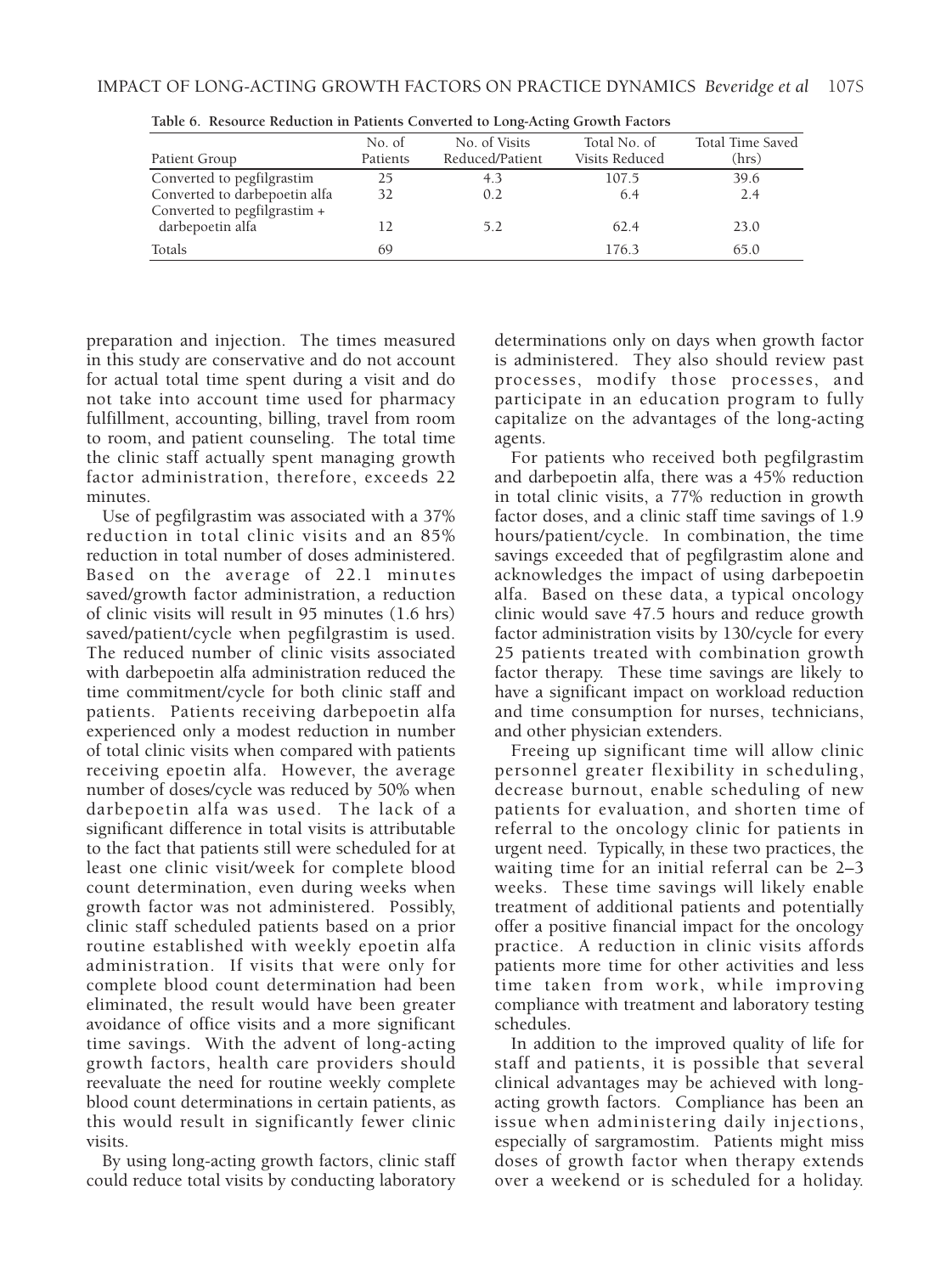Not all oncology practices are open on weekends and holidays, and patients must either skip doses or go to a local emergency room to receive growth factor injections. The advantage of having fewer injections, especially when administering only one/cycle will likely improve compliance in these patients. Improved compliance may well result in better clinical outcome and fewer adverse events such as extreme fatigue and febrile neutropenia.

The reduction in visits afforded by long-acting growth factors also will offer a significant financial advantage for those patients with copayment responsibilities. When analyzing only patients with a copayment, the number of visits/cycle was reduced by 4.3 visits. For a patient who has a \$20 copayment, this represents a reduction of out-of-pocket expenses of \$86/cycle. It was also subsequently discovered that some of the patients interviewed were not aware of their responsibility for copayment until their claims were processed by the practice and payers.

#### **Summary**

The use of long-acting growth factors, darbepoetin alfa and pegfilgrastim, resulted in a significant time savings for office staff and providers by reducing the number of necessary office visits for growth factor administration. In a large busy practice, these time savings allow health care providers to provide better, more efficient patient care, and significantly improve the quality of life for nurses, physicians, caregivers, and, most important, their patients.

#### **Acknowledgment**

The authors gratefully acknowledge the assistance of Susan Reitan, R.N., and Lisa Lynch, R.N.

### **References**

- 1**. Bron D, Meuleman N, Mascaux C**. Biological basis of anemia. Semin Oncol 2001;28:S1–6.
- 2**. Groopman JE, Itri LM**. Chemotherapy-induced anemia in adults: incidence and treatment. J Natl Cancer Inst 1999;91:1616–34.
- 3**. Harrison LB, Sasha D, White C, Ramdeen B**. Radiotherapyassociated anemia: the scope of the problem. Oncologist 2000;5:S1–7.
- 4**. Caro JJ, Salas M, Ward A, Goss G**. Anemia as an independent prognostic factor for survival in patients with cancer: a systemic, quantitative review. Cancer 2001;91:2214–21.
- 5**. Fein DA, Lee WR, Hanlon AL, et al**. Pretreatment hemoglobin level influences local control and survival of T1–T2 squamous cell carcinomas of the glottic larynx. J Clin Oncol 1995;13:2077–83.
- 6**. Lee WR, Berkey B, Marcial V, et al**. Anemia is associated with decreased survival and increased locoregional failure in patients

with locally advanced head and neck carcinoma: a secondary analysis of RTOG 85-27. Int J Radiat Oncol Biol Phys 1998;42:1069–75.

- 7**. Littlewood TJ, Bajetta E, Nortier JW, Vercammen E, Rapoport B, for the Epoetin alfa Study Group**. Effects of epoetin alfa on hematologic parameters and quality of life in cancer patients receiving nonplatinum chemotherapy: results of a randomized, double-blind, placebo-controlled trial. J Clin Oncol 2001;19:2865–74.
- 8**. Tchekmedyian NS, Hickman M, Siau J, Greco A, Aisner J**. Treatment of cancer anorexia with megestrol acetate: impact on quality of life. Oncology (Huntingt) 1990;4:185–92, 194.
- 9**. Curt GA**. The impact of fatigue on patients with cancer: overview of FATIGUE 1 and 2. Oncologist 2000;5:S9–12.
- 10**. Curt GA, Breitbart W, Cella D, et al**. Impact of cancer-related fatigue on the lives of patients: new findings from the fatigue coalition. Oncologist 2000;5:353–60.
- 11**. Vogelzang NJ, Breitbart W, Cella D, et al**. Patient, caregiver, and oncologist perceptions of cancer-related fatigue: results of a tripart assessment survey. The fatigue coalition. Semin Hematol 1997;34:4–12.
- 12**. Cascinu S, Fedeli A, Del Ferro E, et al**. Recombinant human erythropoietin treatment in cisplatin-associated anemia: a randomized, double blind trial with placebo. J Clin Oncol 1994;12:1058–62.
- 13**. Demetri GD, Kris M, Wade J, Degos L, Cella D**. Quality-of-life benefit in chemotherapy patients treated with epoetin alfa is independent of disease response or tumor type: results from a prospective community oncology study. Procrit study group. J Clin Oncol 1998;16:3412–25.
- 14**. Glaspy J, Bukowski R, Steinberg D, et al**. Impact of therapy with epoetin alfa on clinical outcomes in patients with nonmyeloid malignancies during cancer chemotherapy in community oncology practice. J Clin Oncol 1997;15:1218–34.
- 15**. Henry DH, Abels RI**. Recombinant human erythropoietin in the treatment of chemotherapy-induced anemia: results of double-blind and open-label follow-up studies. Semin Oncol 1994;21:21–8.
- 16**. Patton J, Camp M, Kuzur M, et al**. Epoetin alfa 60,000 U once weekly followed by 120,000 U every 3 weeks to maintain levels in anemic cancer patients receiving chemotherapy]. Presented at the annual meeting the American Society of Clinical Oncology, Orlando, Florida, May 18–21, 2002.
- 17**. Glaspy J, Singh Jadeja J, Justice G, et al**. A dose-finding and safety study of novel erythropoiesis stimulating protein (NESP) for the treatment of anaemia in patients receiving multicycle chemotherapy. Br J Cancer 2001;84(suppl 1):17–23.
- 18**. Heatherington AC, Schuller J, Mercer AJ**. Pharmacokinetics of novel erythropoiesis stimulating protein (NESP) in cancer patients: preliminary report. Br J Cancer 2001;84(suppl 1):11–16.
- 19**. Smith RE Jr, Jaiyesimi IA, Meza LA, et al**. Novel erythropoiesis stimulating protein (NESP) for the treatment of anaemia of chronic disease associated with cancer. Br J Cancer 2001;84(suppl 1):24–30.
- 20**. Macdougall IC, Gray SJ, Elston O, et al**. Pharmacokinetics of novel erythropoiesis stimulating protein compared with epoetin alfa in dialysis patients. J Am Soc Nephrol 1999;10:2392–5.
- 21**. Kotasek D, Albertson M, Mackey J, et al**. Randomized, doubleblind, placebo-controlled, dose-finding study of darbepoetin alfa administered once every 3 (Q3W) or 4 (Q4W) weeks in patients with solid tumors. Presented at the annual meeting of the American Society of Clinical Oncology, Orlando, Florida, May 18–21, 2002.
- 22**. Nissenson AR, Swan SK, Lindberg JS, et al**. Randomized, controlled trial of darbepoetin alfa for the treatment of anemia in hemodialysis patients. Am J Kidney Dis 2002;40:110–18.
- 23**. Kuderer N, Cosler L, Crawford J, et al**. Cost and mortality associated with febrile neutropenia in adult cancer patients. Presented at the annual meeting of the American Society of Clinical Oncology, Orlando, Florida, May 18–21, 2002.
- 24**. Molineux G, Kinstler O, Briddell B, et al**. A new form of filgrastim with sustained duration in vivo and enhanced ability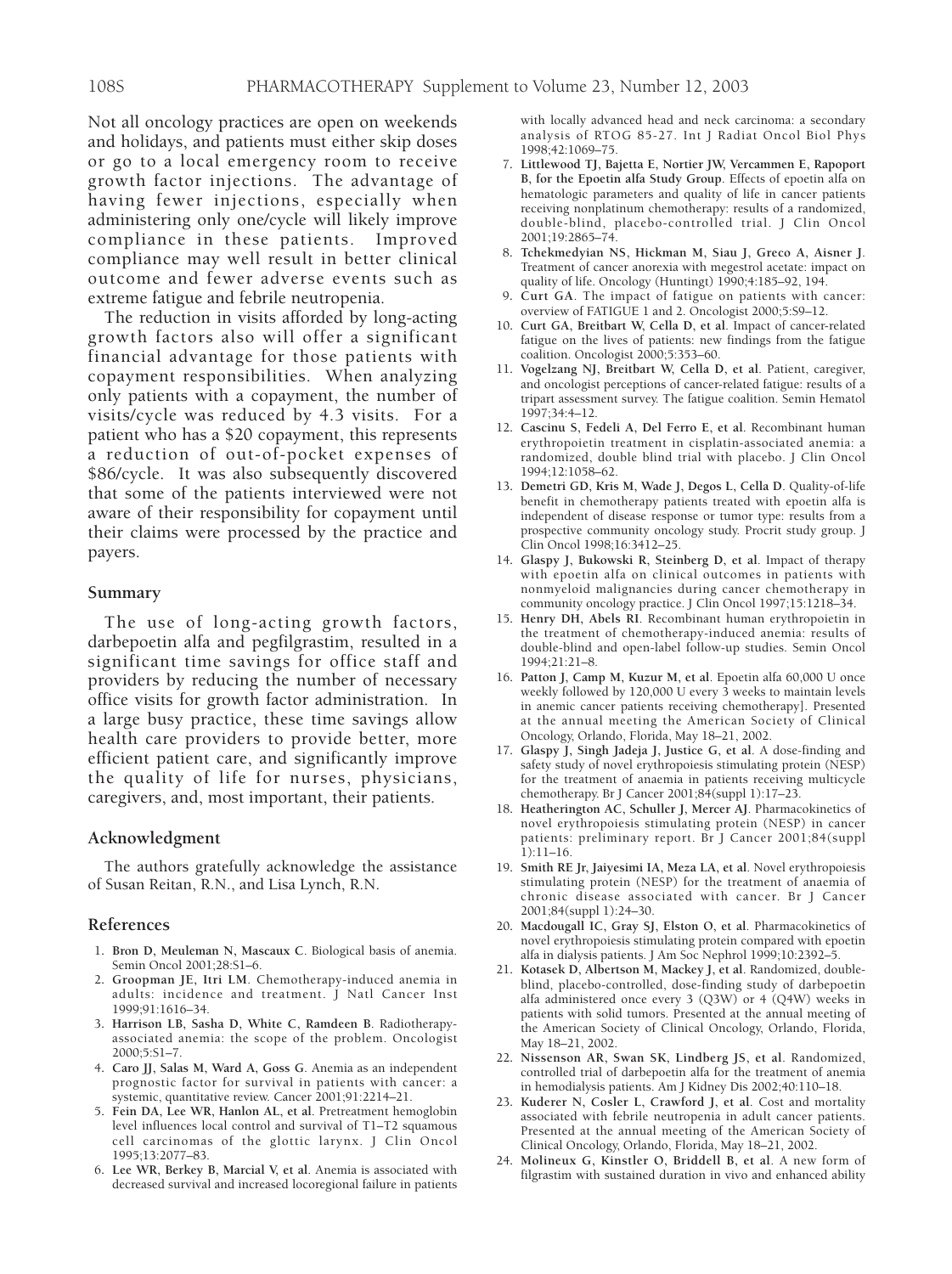to mobilize PBPC in both mice and humans. Exp Hematol 1999;27:1724–34.

- 25**. Johnston E, Crawford J, Blackwell S, et al**. Randomized doseescalating study of SD/01 compared with daily filgrastim in patients receiving chemotherapy. J Clin Oncol 2000;18:2522–8.
- 26**. Holmes FA, O'Shaughnessy JA, Vukelja S, et al**. Blinded, randomized, multicenter study to evaluate single adminis-

tration pegfilgrastim once per cycle versus daily filgrastim as an adjunct to chemotherapy in patients with high-risk stage II or stage III/IV breast cancer. J Clin Oncol 2002;20:727–31.

27**. Rizzo JD, Lichtin AE, Woolf SH, et al**. Use of epoetin in patients with cancer: evidence-based clinical practice guidelines of the American Society of Clinical Oncology and the American Society of Hematology. J Clin Oncol 2002;20:4083–107.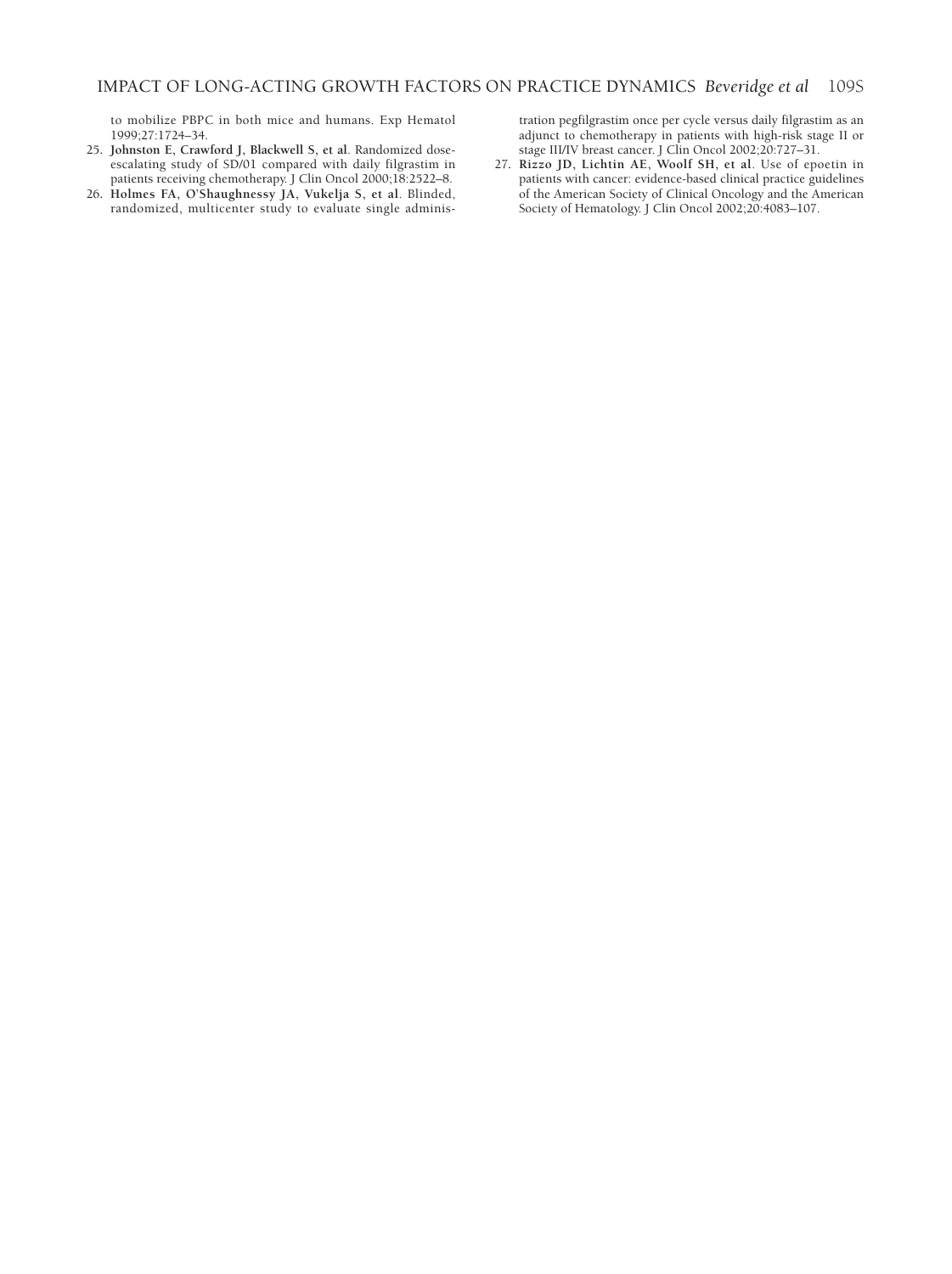# **Guidelines for Using Darbepoetin alfa in Patients with Chemotherapy-Induced Anemia**

Michael Bloomfield, B.S., George Jaresko, Pharm.D., John Zarek, B.S., and Nicki Dozier, Pharm.D.

Anemia is an undertreated but common complication of cancer and is associated with debilitating symptoms that impair the patient's ability to perform daily functions of life. Treatment with darbepoetin alfa, a novel erythropoiesis-stimulating protein, is appropriate for chemotherapy-induced anemia. Guidelines on darbepoetin alfa therapy will assist clinicians in its appropriate application. Other causes of anemia in patients with cancer should be investigated and corrected before therapy with darbepoetin alfa is begun. Patients with hemoglobin levels below 11 g/dl are candidates for immediate therapy. For patients receiving chemotherapy who have declining hemoglobin levels but less severe anemia (< 12 but  $\geq$  11 g/dl), the decision to treat immediately should be determined by the clinical circumstances. The preferred initial dosage for darbepoetin alfa is 200 µg every 2 weeks; 100 µg/week is an acceptable alternative. Dosages should be titrated to maintain hemoglobin levels at or near 12 g/dl. Reasons for failure to respond to darbepoetin alfa should be investigated before discontinuing therapy. Clinicians should consider discontinuing therapy if the hemoglobin level has not increased by 1 g/dl or more at 6–8 weeks after appropriate dosage adjustments or the number of red blood cell transfusions has not decreased. **Key Words:** Darbepoetin alfa, chemotherapy-induced anemia, treatment guidelines.

**(Pharmacotherapy 2003;23(12 Pt 2):110S–118S)**

Anemia is an undertreated, common complication of cancer, occurring in more than 50% of patients. The debilitating symptoms of anemia contribute to a reduced quality of life (QOL) and impair the patient's ability to function normally.

RJM Marketing & Research Associates, LLC, held an advisory board in October of 2002 on behalf of Amgen, Inc. The purpose of this advisory board was to develop guidelines for the treatment of chemotherapy-induced anemia, and the results are reflected in this article.

Address reprint requests to Michael Bloomfield, B.S., Department of Pharmacy Services, Winship Cancer Institute of Emory University, 1365-C Clifton Road NE, Atlanta, GA 30322.

In certain circumstances, it also can adversely affect disease and treatment outcomes.<sup>1</sup>

Controlled clinical trials have shown that erythropoiesis-stimulating proteins effectively increase hemoglobin levels in more than 50% of patients with cancer who are receiving chemotherapy.<sup>2</sup> Increases in hemoglobin levels not only improve the physical symptoms of extreme fatigue associated with anemia but also are closely correlated with improvements in objective QOL measures.3

Despite strong evidence of the benefit of treating chemotherapy-induced anemia, 50–70% of patients with anemia do not receive erythropoietin therapy.<sup>1</sup> Historically, clinicians have intervened only when the hemoglobin level decreased below 8  $g/dl$ .<sup>4</sup> However, improvement of even mild anemia can improve health-related QOL.5

From Department of Pharmacy Services, Winship Cancer Institute of Emory University, Atlanta, Georgia (Mr. Bloomfield); the College of Pharmacy, University of Southern California, Los Angeles, California (Dr. Jaresko); Cardinal Health Swedish Medical Center, Seattle, Washington (Mr. Zarek); and Virginia Oncology Associates–US Oncology (Dr. Dozier).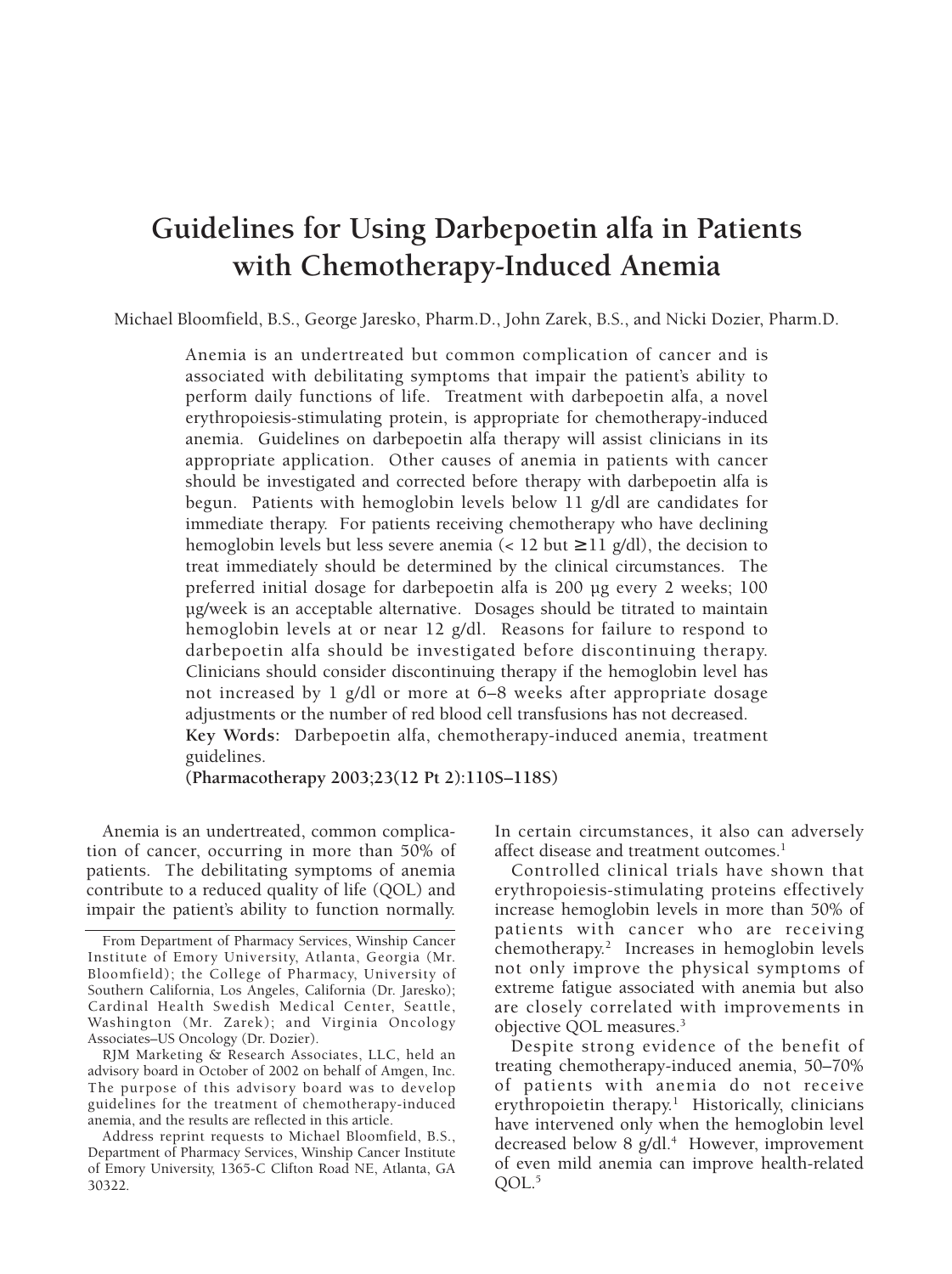Darbepoetin alfa (Aranesp; Amgen Inc., Thousand Oaks, CA) is a new erythropoiesisstimulating protein, closely related to human erythropoietin. Its prolonged half-life allows for less frequent dosing regimens, which has important implications for the QOL of patients with cancer, as well as for resource utilization.<sup>6</sup> The integration of darbepoetin alfa into clinical practices may overcome some of the limitations of current erythropoietin therapy and improve the management of chemotherapy-related anemia.4

# **The Need for Guidelines for Darbepoetin alfa Therapy**

Because of the high prevalence of clinically significant chemotherapy-induced anemia and its impact on QOL and clinical outcomes, a systematic approach to managing anemia with erythropoiesis-stimulating proteins is important.<sup>1</sup> Although physicians may be familiar with guidelines for the erythropoietic protein epoetin alfa,<sup>7, 8</sup> darbepoetin alfa is a novel protein, different from earlier agents.

An advisory panel of experts met in November 2002 to develop guidelines and recommendations for darbepoetin alfa therapy in patients with chemotherapy-induced anemia and to provide guidance on questions frequently asked when administering this agent. The panel made evidence-based recommendations when clinical data were available. When controlled clinical trials were lacking, other recommendations were made by panel consensus, based on expert opinion and best clinical practices. The results of this meeting are summarized below. Figure 1 illustrates the guidelines, while Appendix 1 summarizes the recommendations discussed below.



Figure 1. Guideline algorithm for darbepoetin alfa treatment in patients with chemotherapy-related anemia. CBC = complete blood count; TIBC = total iron-binding capacity. <sup>a</sup>Blood transfusions will increase hemoglobin levels transiently; carefully evaluate anemia before adjusting darbepoetin alfa dosage.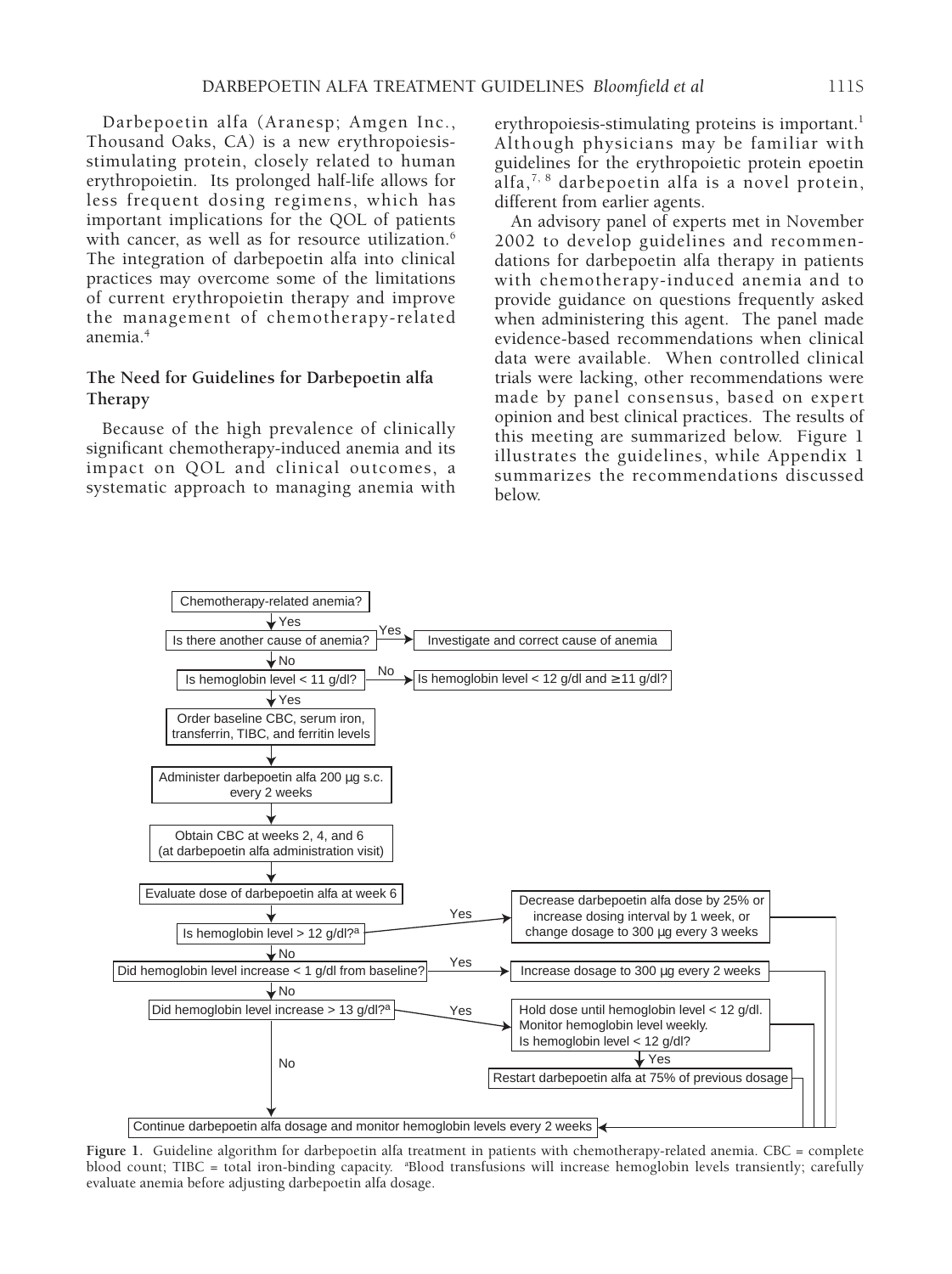# **What Is the Framework for Using These Guidelines?**

### Recommendation

The guidelines should be clear, consistent, and easily implemented in all health care settings.

### Discussion

Because darbepoetin alfa is administered in a wide range of health care settings, the guidelines should be consistent and applicable to research as well as community-practice settings. They should take into account patients who begin therapy in the hospital and are then treated on an outpatient basis, as well as those who receive darbepoetin alfa as outpatients but may be admitted to the hospital. Recommendations should be evidence based whenever possible. Finally, it is noted that these guidelines are based on currently available data and experience and, as with all guidelines, should be updated on an ongoing basis.

# **Who Should Receive Darbepoetin alfa and What Is the Evidence for Treatment?**

### Recommendation

Darbepoetin alfa should be given for the treatment of chemotherapy-induced anemia. Because the etiology of anemia in patients with cancer is multifactorial, other causes of anemia should be ruled out before therapy with darbepoetin alfa is instituted.

#### Discussion

Initially, studies of darbepoetin alfa assessed its safety and efficacy for the correction of anemia in adult patients with dialysis-dependent or non–dialysis-dependent chronic renal failure. In general, after 4 weeks of treatment, mean hemoglobin level increased from baseline by 1  $g/dl.^9$  Based on its efficacy and safety, darbepoetin alfa was approved in September 2001 for the treatment of anemia associated with chronic renal failure, in patients undergoing dialysis and those not undergoing dialysis.<sup>9, 10</sup>

The safety and efficacy of darbepoetin alfa in reducing the requirement for red blood cell transfusions in patients undergoing chemotherapy also was assessed in several trials.<sup>6, 11-13</sup> In July 2002, darbepoetin alfa was approved for the treatment of anemia in patients with nonmyeloid malignancies in whom anemia is due to the effect of concomitantly administered chemotherapy.

One group of authors compared recombinant human erythropoietin (epoetin alfa, r-HuEPO) with darbepoetin alfa in anemic patients with solid tumors who were receiving chemotherapy.<sup>11</sup> Thirty-five patients received epoetin alfa 40,000 U/week (a 33% increase from the standard dosage of 3 times/wk), and 141 received darbepoetin alfa 3.0, 5.0, or 9.0 µg/kg every 2 weeks (approximately double the weekly dose). Dosage increases were allowed for those who did not respond to epoetin alfa but not for those in the darbepoetin alfa group. Data showed that darbepoetin alfa 3.0 µg/kg was equivalent to epoetin alfa 40,000 U/week. The higher doses of darbepoetin alfa (weekly and every other week) resulted in higher hematopoietic response rates, faster times to response, greater changes in hemoglobin levels from baseline, and greater reductions in the number of red blood cell transfusions. Similar cumulative weekly and every-other-week doses of darbepoetin alfa resulted in similar response rates and incremental increases in hemoglobin level. The authors concluded that darbepoetin alfa every other week was as effective as once-weekly dosing.<sup>11</sup>

A large-scale clinical trial, Successful Outcomes in Anemia Research (SOAR), confirmed that darbepoetin alfa dosed once every 2 weeks is as effective as once-weekly dosing.<sup>14, 15</sup> One group of authors<sup>14</sup> reported on an interim analysis of darbepoetin alfa 200 µg (equivalent to 3.0 µg/kg) in 1173 patients with nonmyeloid cancer who were undergoing multicycle chemotherapy and found a 1.7-g/dl increase (p<0.001 vs baseline) in hemoglobin level in the intent-to-treat analysis and a 2.1-g/dl increase (p<0.001 vs baseline) in an analysis based on available data. After 16 weeks of darbepoetin alfa every 2 weeks, 71% of patients had an increase in hemoglobin level of 2 g/dl or more and 84% had a hematopoietic response (increase in hemoglobin level of  $\geq 2$ g/dl, or a hemoglobin level of  $\geq 12$  g/dl).<sup>14</sup> These responses were similar across all tumor types.14 Patients receiving darbepoetin alfa every 2 weeks reported an improvement in Functional Assessment of Cancer Therapy (FACT)-Fatigue subscale scores (p<0.001) and Energy Numerical Rating grade  $(p<0.001).^{15}$ 

# **When Should Treatment with Darbepoetin alfa Be Considered?**

#### Recommendation

Patients with hemoglobin levels less than 11 g/dl are candidates for immediate therapy with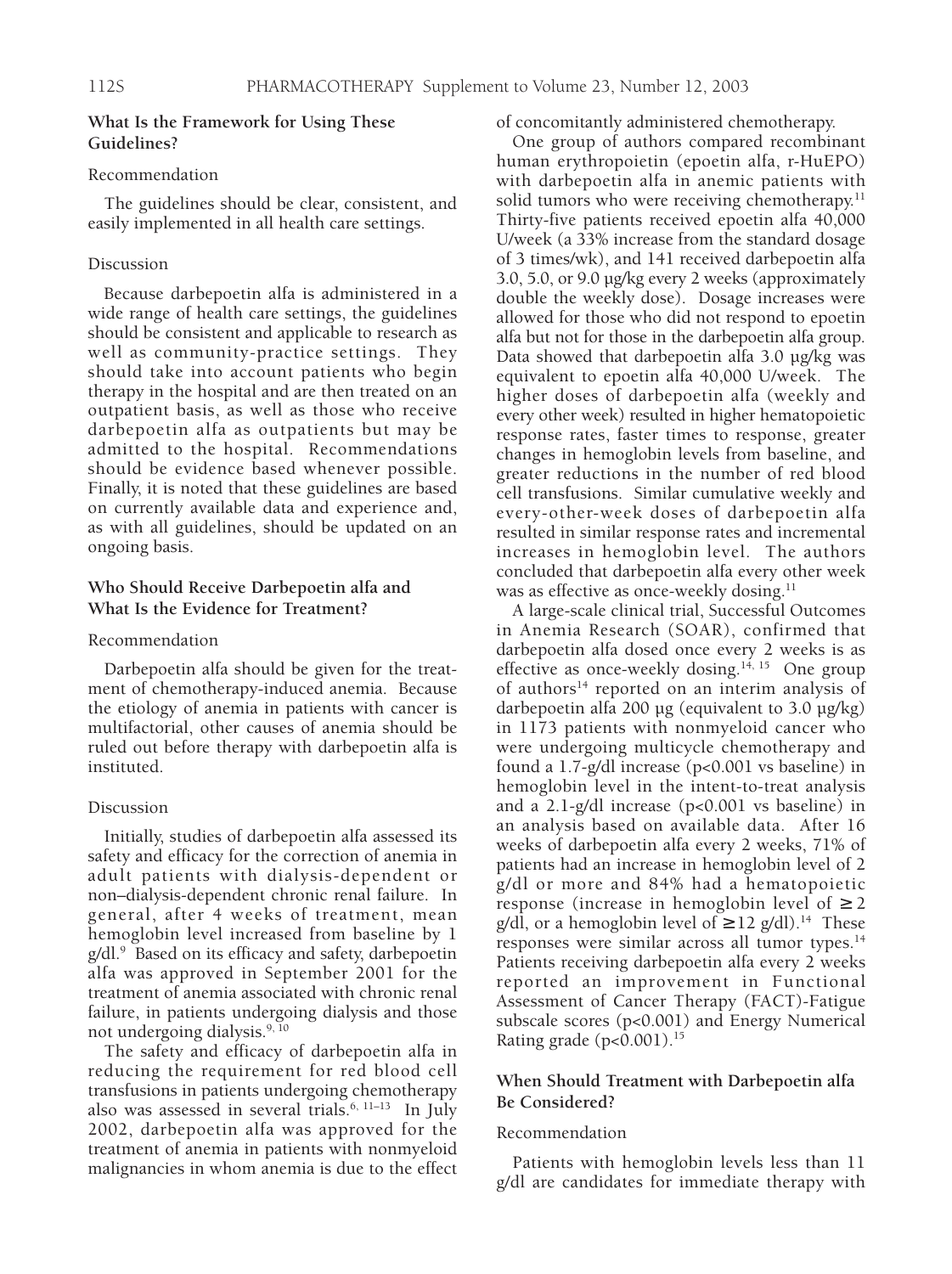darbepoetin alfa. Darbepoetin alfa therapy in patients with less severe anemia (hemoglobin level  $\geq$  11 but < 12 g/dl) should be determined by the clinical circumstances.

## Discussion

The use of strict hemoglobin levels to define anemia and the need for treatment in patients with cancer misses individuals who can benefit from erythropoietin therapy. A functional definition, such as insufficient red blood cells to provide adequate tissue oxygenation, may be more relevant, especially in the presence of the underlying disease and comorbid conditions. For example, a patient with lung cancer and chronic obstructive pulmonary disease might be considered anemic based on associated symptoms despite normal hemoglobin levels. Also, symptoms vary with different degrees of anemia, and symptom severity differs among individual patients. For example, elderly patients with comorbid conditions may experience more severe symptoms than those of younger patients.<sup>1</sup>

For patients receiving chemotherapy who have declining hemoglobin levels but less severe anemia (< 12 but  $\geq$  11 g/dl), the decision to begin therapy immediately or to wait until levels decrease to 11 g/dl is controversial. The decision to treat should be determined by the clinical circumstances. Immediate treatment is reasonable in patients who have hemoglobin levels of greater than or equal to 11 but less than 12 g/dl and symptoms of chest pain, dyspnea on exertion, and/or comorbidities, such as a cardiac history or chronic pulmonary disease. Optimal QOL improvements occur at hemoglobin levels maintained in the range of 11–12 g/dl; therefore, starting treatment when hemoglobin levels decrease below 11 g/dl, even in asymptomatic patients, is reasonable. Whether the patient is continuing to receive radiation therapy or chemotherapy is also a consideration in determining when to begin treatment.

Treatment of chemotherapy-associated anemia with erythropoietic-stimulating proteins significantly improves hemoglobin levels, which improves energy and activity levels, and QOL measures.<sup>15-17</sup> One group of authors<sup>17</sup> compared hemoglobin response rates (defined as an increase in hemoglobin level of  $\geq 2$  g/dl) in 375 patients with initial hemoglobin levels of 10.5 g/dl or less and in those with hemoglobin levels of greater than 10.5 but less than or equal to 12 g/dl. In this study, 68.5% of patients with lower hemoglobin levels responded to erythropoietin therapy, whereas 80% of patients with higher hemoglobin levels at the time of enrollment had improvements in hemoglobin responses.<sup>17</sup>

Treatment of anemia in cancer also has implications for the psychological state of patients, and improvements are correlated with the hemoglobin level. For example, anxiety and depression scores improve when anemia-related fatigue scores improve.<sup>18</sup> In one study,<sup>19</sup> little improvement was noted in QOL measures when hemoglobin levels were increased to 10 g/dl, a common target. The greatest incremental benefit in QOL was seen when hemoglobin level increased from 11 to 12  $g/dl$ .<sup>19</sup>

Using the Linear Analog Scale Assessment and the more disease-specific FACT-Anemia instrument, a group of authors<sup>3</sup> found that patients who had increases in hemoglobin level of 2 g/dl or more reported statistically significant improvements in scores on these measures of QOL. The relationship was nonlinear, and the maximum QOL gains occurred at a hemoglobin level of 12 g/dl (range  $11-13$  g/dl),<sup>3</sup> precisely the level below which tissue hypoxia in healthy subjects upregulates endogenous erythropoietin release.<sup>1</sup>

# **What Tests Should Be Performed Before Starting Darbepoetin alfa?**

### Recommendation

Because the etiology of anemia in patients with cancer is multifactorial, clinicians should treat all correctable causes of anemia before starting therapy. Evaluating the nutritional status, looking for occult bleeding, and assessing comorbid or coexistent disease that can be treated should be done before starting therapy with darbepoetin alfa. Baseline tests should include a complete blood count to determine hemoglobin and hematocrit values, serum iron levels, transferrin saturation, total iron-binding capacity, and ferritin level. There is no need to obtain or monitor erythropoietin levels.

#### Discussion

To identify causes of anemia other than chemotherapy or underlying hematopoietic malignancy, relevant diagnostic testing should be done. Determining the patient's iron stores before beginning therapy with darbepoetin alfa is important because treatment will not be successful in the presence of an iron deficiency. In addition, periodic monitoring of iron stores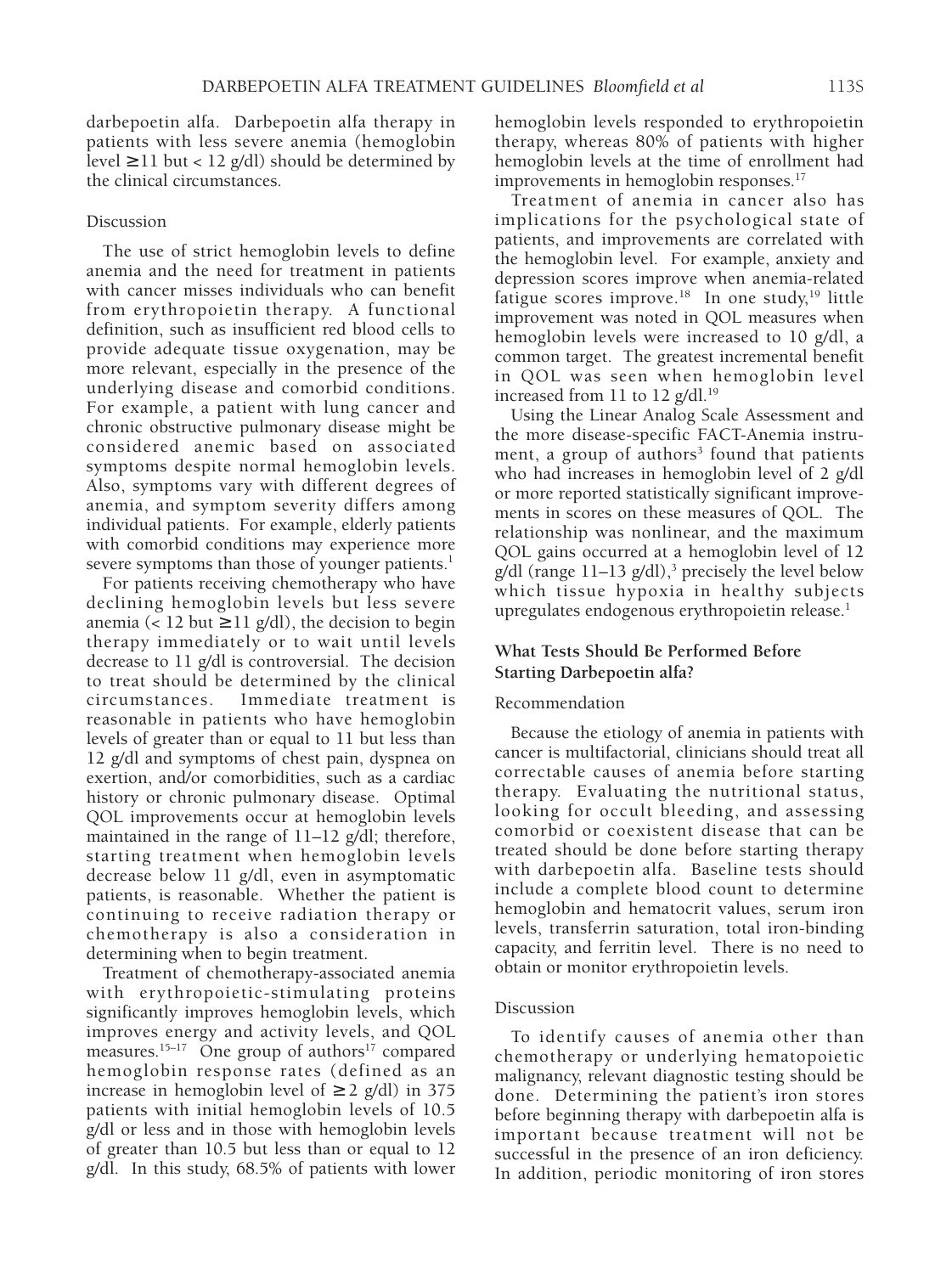may help in determining the reason for failure to respond.8 Erythropoietin levels in patients with cancer are typically low, and studies have shown that those levels are not predictive of a response to therapy<sup>20</sup>; therefore, they need not be monitored.

# **What Are the Recommended Dosing Schedules for Initial Therapy?**

### Recommendation

The preferred initial regimen for darbepoetin alfa is a fixed dose of 200 µg subcutaneously every 2 weeks; 100 µg weekly is an acceptable alternative. Clinicians should be mindful of where the patient begins therapy (in the hospital or as an outpatient) when considering the initial dose and instruct the patient on appropriate follow-up to ensure consistency of the dosing regimen when transitioning from hospital to outpatient care.

### Discussion

Because of the distinctively characteristic pharmacokinetics of darbepoetin alfa, several aspects of dosing have to be considered. These include fixed versus weight-based dosing, the relative equivalence of subcutaneous versus intravenous doses, and once-weekly versus every-other-week dosing. The setting in which therapy is started is also important when considering the dosing regimen because of the need for continuity between inpatient and outpatient therapy.

The structure of darbepoetin alfa has the addition of sialic acid side chains that result in approximately a 3-fold greater elimination halflife than that of epoetin alfa. $21$  Thus, the half-life of darbepoetin alfa is increased and allows for less frequent dosing. In patients undergoing dialysis, the mean terminal half-life of intravenous darbepoetin alfa was 25.3 hours compared with 8.5 hours for epoetin alfa. After subcutaneous administration, it was 48.8 hours for darbepoetin alfa.22 After subcutaneous administration in patients with cancer, the peak concentrations occur at 90 hours (range  $71-123$  hrs).<sup>9</sup> Darbepoetin alfa administered either intravenously or subcutaneously once/week or every other week is as effective as epoetin alfa treatment administered 3 times/week.<sup>22</sup>

The recommendation for a starting dosage of 200 µg every other week is supported by the results of an investigation $11$  that validated the minimally effective dosage indicated in the prescribing information for darbepoetin alfa.9 The recommended minimally effective dosage is 1.5 µg/kg/week; therefore, 200 µg every other week is well within this dosage. Hospital inpatient dosing protocols may elect the 100 µg/week dosage as an alternative. Also, some physicians are more comfortable with a weekly dosing schedule.

One group of authors<sup>23</sup> used data from  $547$ patients as a simulation model to assess the feasibility of administering darbepoetin alfa as a fixed dosage of 200 µg every 2 weeks rather than a weight-based dosage. There was a higher mean hemoglobin change from baseline at the lowest body weight (< 45 kg) and slight decreases in hemoglobin response with increasing body weight. The lowest change in hemoglobin level was at the highest weights (> 95 kg). However, at the central portion of the weight curve (45–95 kg), which represented 90% of the population, hemoglobin responses with the weight-based dosage and the fixed dosage were within 2 g/dl of a change from baseline. The researchers concluded that a fixed dosage of 200 µg every 2 weeks is as effective as a weight-based dosage of 3 µg/kg every 2 weeks. $23, 24$ 

The results of a recent drug usage evaluation (reported in abstract form) of darbepoetin alfa in anemic patients undergoing chemotherapy support a fixed dosage of 200  $\mu$ g every 2 weeks.<sup>25</sup> In this report, a chart review was conducted to evaluate darbepoetin alfa therapy in anemic patients with nonmyeloid malignancies. Patients with hemoglobin levels less than 11 g/dl or hematocrit value less than 33% were either switched from epoetin alfa or had never received darbepoetin alfa. All patients received a fixed dosage of 200 µg every 2 weeks. During darbepoetin alfa treatment, 296 patients (77%) required 200 µg or less and the remainder required 200–300 µg every 2 weeks. The authors concluded that darbepoetin alfa at a fixed dosage of 200 µg every 2 weeks is effective for chemotherapy-associated anemia in patients who had been switched from epoetin alfa and in those who had never received an erythropoieticstimulating protein previously.<sup>25</sup>

# **How Can Continuity of Dosing Be Maintained When Discharging the Patient from the Hospital?**

### Recommendation

Patients should be given clear instructions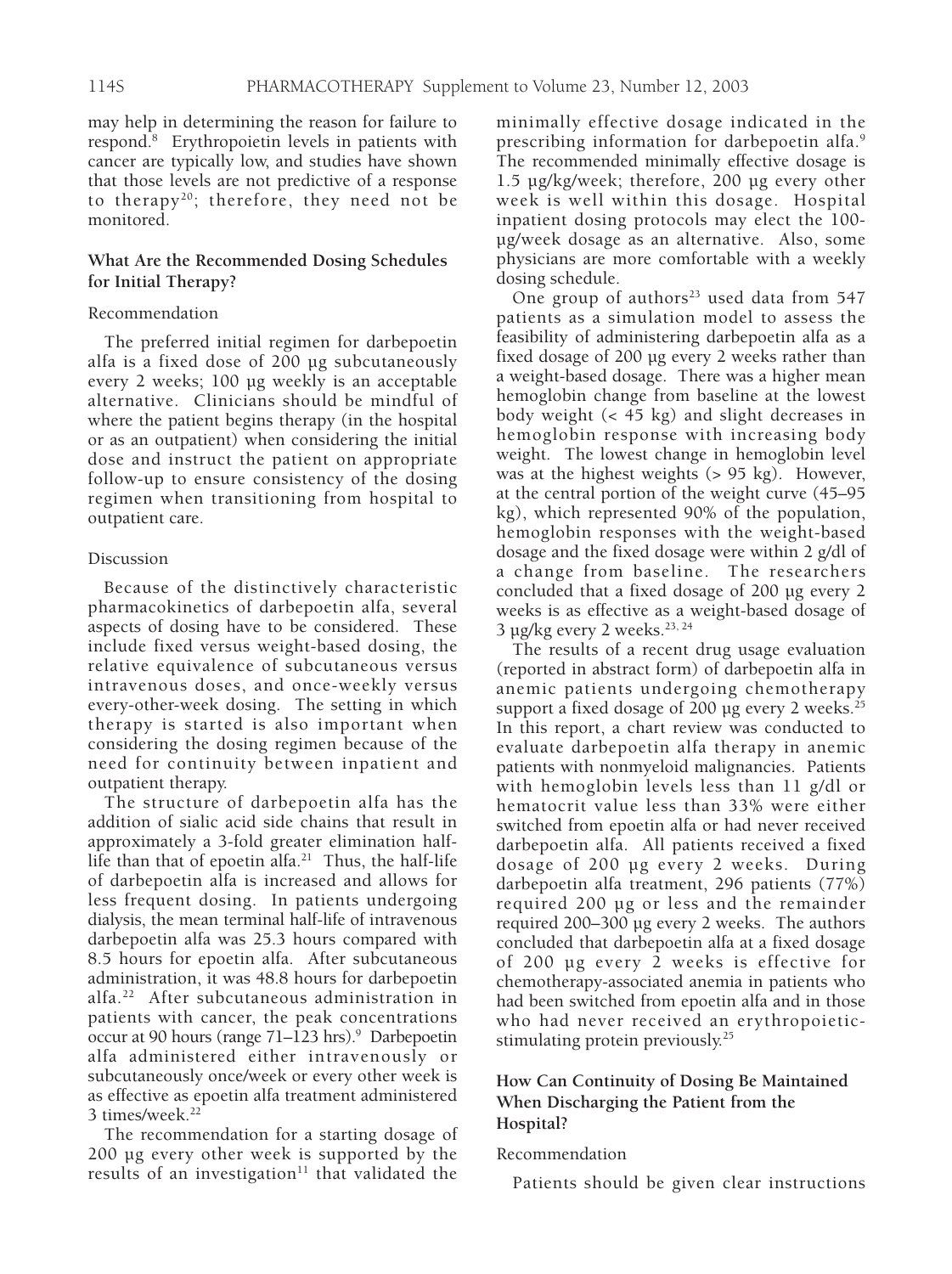about follow-up and be discharged to receive the appropriate dose at the proper interval.

### Discussion

It is important to consider the need for continuity between hospital dosing regimens and outpatient therapy when the patient begins treatment with darbepoetin alfa. A reliable system for ensuring continuity of care in the hospital and after discharge should be instituted so that appropriate dosing schedules are maintained. To ensure that patients do not miss a dose, they should be discharged from the hospital with a clear understanding of and proper instructions for when to follow up with their own physicians. For example, if they received 100 µg in the hospital, they should be instructed to follow up with their physician the next week to receive the next dose of darbepoetin alfa. At that point, they can start the every-other-week dosing schedule. It is imperative to have continuity of care from the inpatient setting to the outpatient arena so that consistent therapy can be maintained.

# **How Do Hemoglobin Levels and/or Symptoms Affect the Decision to Start Darbepoetin alfa Therapy?**

# Recommendation

Dosages should be titrated to maintain hemoglobin levels at or near 12 g/dl. Starting therapy when the hemoglobin level is less than 11 g/dl is appropriate. There are no data supporting an additional benefit of normalizing hemoglobin levels to greater than 12 g/dl. In patients with decreasing hemoglobin levels but less severe anemia (hemoglobin levels of  $\geq 11$  but < 12 g/dl), the decision to start darbepoetin alfa immediately or wait until a further decline in hemoglobin level is determined by clinical circumstances. For patients with comorbid conditions that either contribute to or are adversely affected by anemia, immediate treatment with darbepoetin alfa should be considered.

# **How Often Should Laboratory Tests Be Monitored?**

### Recommendation

Baseline and periodic monitoring of iron, total iron-binding capacity, transferrin saturation, and ferritin levels should be performed. However, evidence specifying the optimum timing or periodicity of testing is lacking. Patients should be monitored routinely based on hemoglobin levels, symptoms, signs, and the potential of the intended treatment regimen to induce anemia. Initially, hemoglobin levels should be monitored every 2 weeks when starting therapy. Thereafter, they can be obtained at reasonable intervals but not more frequently than every 2 weeks. Blood pressure should be monitored routinely.

### Discussion

Periodic monitoring allows for correction of iron deficiency and can enhance the effectiveness of darbepoetin alfa therapy. Also, monitoring can detect the emergence of nonresponse to therapy.

In patients receiving initial therapy with an agent, hemoglobin levels typically are monitored every other week. When a response is observed, the physician can consider less frequent monitoring.

Physicians may decide the frequency of monitoring patients based on signs and symptoms of anemia. This is especially true if patients are receiving a chemotherapy regimen known to exacerbate anemia when hemoglobin levels may continue to decline.

Patients being monitored for initial responses to therapy whose hemoglobin levels have increased 2 g/dl or more before 6 weeks should continue to receive darbepoetin alfa at the same dosage if they are currently or will soon receive chemotherapy that is anticipated to reduce hemoglobin levels.

# **How Should Dosages Be Adjusted Based on Hemoglobin Levels?**

### Recommendations

Dosage adjustments are based on an observed response after 6 weeks of therapy. If interim hemoglobin levels do not reflect the expected response, the dosage should not be adjusted until after the initial 6-week period. After this period, laboratory workup can be performed every 2 weeks and the dosage adjusted until the hemoglobin is stabilized at around 12 g/dl. Many physicians feel comfortable obtaining hemoglobin levels at the same time the patient is scheduled for chemotherapy.

The use of blood transfusions is also a factor when adjusting darbepoetin alfa dosages. If the patient has received red blood cell transfusions, the hemoglobin levels may be increased more than normal. Dosage adjustments of darbepoetin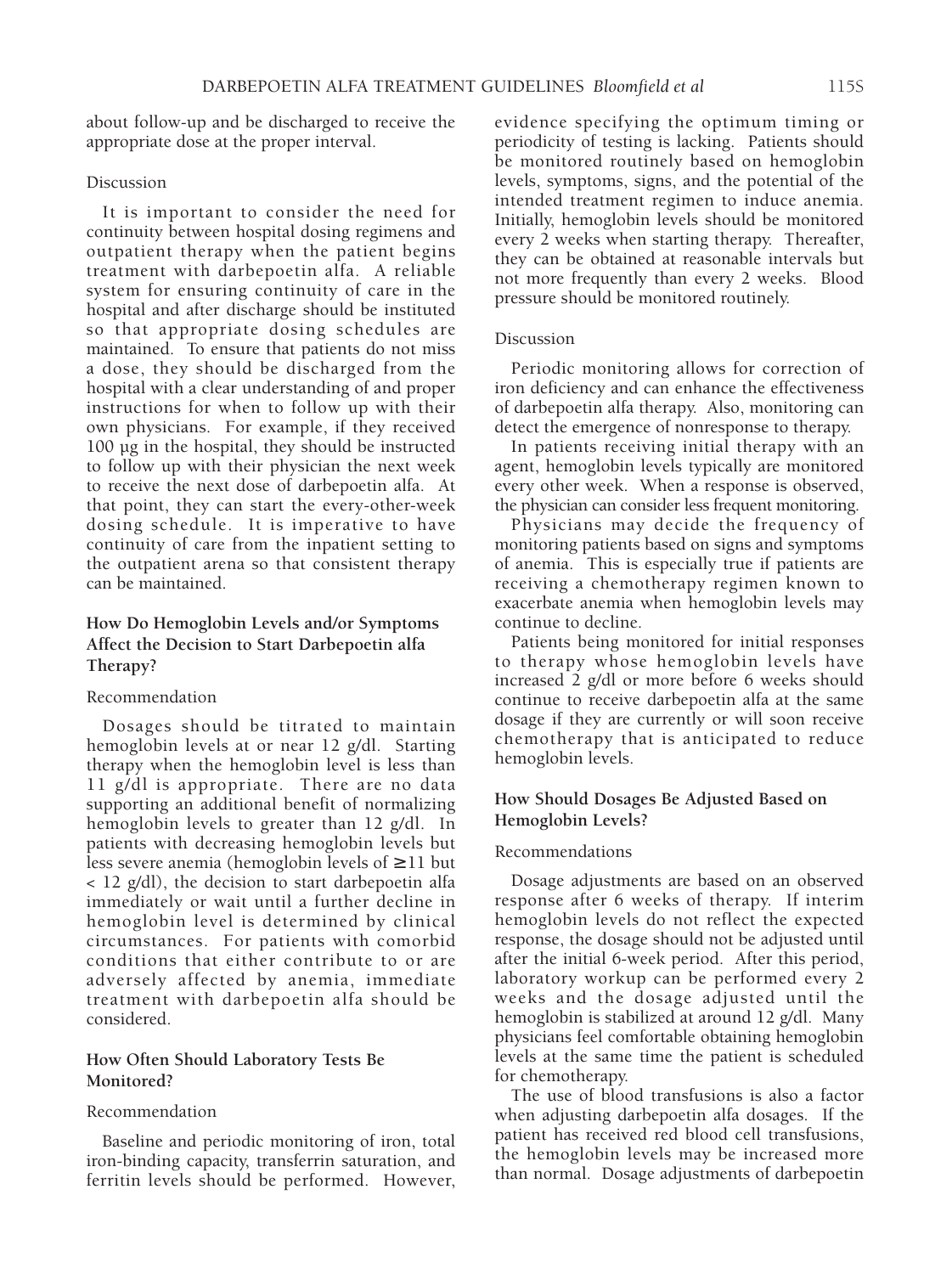alfa should be considered carefully. Higher than anticipated hemoglobin levels, which are a transient effect of the transfusion, might cause the physician to lower the dosage inappropriately or discontinue darbepoetin alfa therapy.

For patients who fail to respond to an escalated dosage, further adjustments should be delayed for at least 4–6 weeks. For patients whose hemoglobin level increases more than 2 g/dl in 2 weeks, consider decreasing the dose or increasing the interval between doses. At hemoglobin levels greater than 12 g/dl, the dose should be decreased by 25% or the interval increased by a week. Practitioners may choose to increase the dosing interval to 300 µg every 3 weeks.

### Discussion

Many chemotherapy regimens are administered once every 3 weeks, and matching the erythropoiesis-stimulating agent would facilitate treatment. One study<sup>26</sup> examined the feasibility of administering darbepoetin alfa every 3 or 4 weeks. Darbepoetin alfa doses ranging from 4.5–15 µg/kg were administered to patients after each chemotherapy dose. At 12 weeks of followup, the mean increase in hemoglobin level was 2.6 g/dl, and the hematopoietic response was 51% for patients administered darbepoetin alfa 4.5 µg/kg every 3 weeks.26

The dosage should be adjusted for each person to achieve the targeted hemoglobin level. If there is a less than 1.0-g/dl increase in hemoglobin level after 6 weeks of therapy, the dose can be increased from 200 to 300 µg. If the hemoglobin level increases more than 1 g/dl in a 2-week period or if the hemoglobin level exceeds 12 g/dl, the dose should be reduced by approximately 25%. If the hemoglobin level is greater than 13 g/dl, darbepoetin alfa should be withheld temporarily until the hemoglobin level decreases to 12 g/dl and restarted at approximately 75% of the previous dose.

# **What Are the Differences in Approach to Patients Who Fail to Respond to Initial Therapy and Those with a Declining Hemoglobin Level Who Are Receiving Maintenance Darbepoetin alfa?**

### Recommendation

When the hemoglobin level is declining, there is a need to distinguish between nonresponse to initial therapy and a declining hemoglobin level in a patient receiving maintenance therapy with a previous good response.

### Discussion

If the patient has no response at 6 weeks to an initial dosage of 200 µg every 2 weeks, increase the dosage by 50% or to 300 µg every 2 weeks and reassess the patient 2 weeks later.

In patients who have been well maintained by receiving 200 µg every 2 weeks for a prolonged period of time but whose hemoglobin level declines after a disease recurrence and multiple cycles of chemotherapy, some physicians may choose to increase the dosage to 300 µg every 2 weeks.

# **When Should Therapy Be Discontinued in Patients Who Fail to Respond?**

### Recommendation

Consider discontinuing therapy if the hemoglobin level has not increased by more than 1 g/dl 6–8 weeks after appropriate dosage adjustments or the number of red blood cell transfusions has not decreased.

### Discussion

When patients have failed to respond to therapy (typically a lack of a 1–2-g/dl increase in hemoglobin level) and have had a dosage escalation, they should be reevaluated 6–8 weeks after the dosage escalation. If there is still no response, continuing therapy beyond 6–8 weeks does not appear to be beneficial. Waiting for 8 weeks to discontinue therapy also assumes that causes for a lack of response have been investigated (the patient is not iron depleted and does not have a tumor progression). In the absence of identifiable causes for a lack of response (such as continued platinum-based chemotherapy), there is no evidence at this time that further dosage increases will result in a response.

When to discontinue therapy, however, also depends on a clinical definition of nonresponse. If, for example, the patient has had a 0.5-g/dl increase in the hemoglobin level and is feeling better, increasing the dosage might be considered. If the dosage has been increased to 300 µg every 2 weeks and there is still no response and transfusions are still required, consider discontinuing therapy. There is no evidence to support a defined period of time to make a determination of whether to continue the same dosage, to increase it, or to discontinue therapy.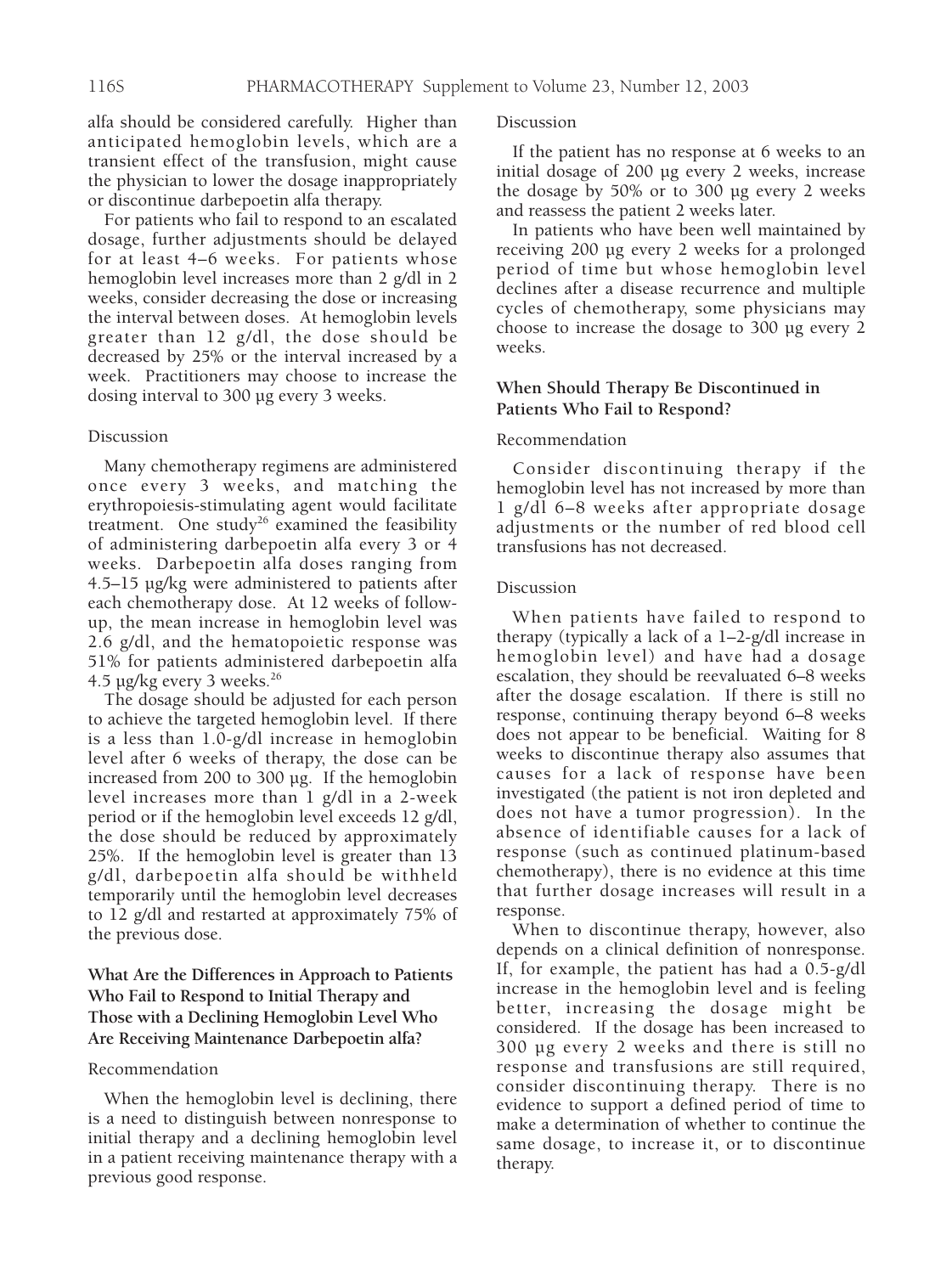# **When Should Therapy Be Discontinued in Patients Who Respond?**

### Recommendation

Therapy with darbepoetin alfa can be discontinued when chemotherapy has been completed, hemoglobin level is stable, and no additional blood transfusions have been needed.

### **Conclusions**

Anemia is an undertreated but common complication of cancer and is associated with debilitating symptoms that impair the patient's ability to perform daily functions of life. Despite evidence of the benefit of erythropoietin therapy for chemotherapy-induced anemia, most patients do not receive treatment. Darbepoetin alfa is a novel erythropoiesis-stimulating protein that is different from previous agents; therefore, guidelines for its use are needed.

Patients with hemoglobin levels less than 11 g/dl are candidates for immediate treatment with darbepoetin alfa. In patients with less severe anemia, the decision to begin treatment is based on the clinical situation. The preferred initial dosage is 200 µg every 2 weeks; 100 µg once/week is an acceptable alternative. Dosages should be titrated to maintain the hemoglobin level at or near 12 g/dl. For patients who fail to respond within 6–8 weeks after appropriate dosage adjustments, discontinuing therapy should be considered. For patients who have had a good response, darbepoetin alfa therapy can be discontinued when chemotherapy is completed, the hemoglobin is stable, and no further blood transfusions are needed.

### **References**

- 1**. Smith RE Jr, Tchekmedyian S**. Practitioners' practical model for managing cancer-related anemia. Oncology 2002;16(suppl 9):55–63.
- 2**. Glaspy JA, Tchekmedyian NS**. Darbepoetin alfa administered every 2 weeks alleviates anemia in cancer patients receiving chemotherapy. Oncology  $2002;16$ (suppl 10): $23-9$ .
- 3**. Crawford J, Cella D, Cleeland CS, et al**. Relationship between changes in hemoglobin level and quality of life during chemotherapy in anemic cancer patients receiving epoetin alfa therapy. Cancer 2002;95:888–95.
- 4**. Langer CJ, Choy H, Glaspy JA, Colowick A**. Standards of care for anemia management in oncology: focus on lung cancer. Cancer 2002;95:613–23.
- 5**. Henry DH**. Optimizing the treatment of anemia in cancer patients: the role of a new erythropoietic agent. Oncology 2002;16(suppl 10):9–12.
- 6**. Glaspy JA**. Overcoming barriers to erythropoietic therapy: characteristics of darbepoetin alfa and potential advances in scheduling, dosing, and dose-efficiency. Oncology 2002;16(suppl 9):71–7.
- 7**. National Comprehensive Cancer Network**. NCCN practice

guidelines in oncology: cancer and treatment-related anemia, version 1. Jenkintown, PA: National Comprehensive Cancer Network, 2002.

- 8**. Rizzo JD, Lichtin AE, Woolf SH, et al**. Use of epoetin in patients with cancer: evidence-based clinical practice guidelines of the American Society of Clinical Oncology and the American Society of Hematology. J Clin Oncol 2002;20:1–25.
- 9**. Amgen Inc**. Aranesp (darbepoetin alfa) package insert. Thousand Oaks, CA; 2002.
- 10**. Joy MS**. Darbepoetin alfa: a novel erythropoiesis-stimulating protein. Ann Pharmacother 2002;36:1183–92.
- 11**. Glaspy JA, Jadeja J, Justice G, Kessler J, Richards D, for the Darbepoetin alfa 980290 Study Group**. Darbepoetin alfa administered every 2 weeks alleviates anemia (with no loss of dose efficiency) in patients with solid tumors [abstr]. Blood 2001;98:298a.
- 12**. Hedenus M, Hansen S, Taylor K, et al**. Randomized, dosefinding study of darbepoetin alfa in anaemic patients with lymphoproliferative malignancies. Br J Haematol 2002;119:79–86.
- 13**. Vansteenkiste J, Pirker R, Massuti B, et al**. Double-blind, placebo-controlled, randomized phase III trial of darbepoetin alfa in lung cancer patients receiving chemotherapy. J Natl Cancer Inst 2002;94:1211–20.
- 14**. Blayney DW, Spiridonidis H, Fesen MR, et al**. Darbepoetin alfa every 2 weeks to treat chemotherapy-induced anemia: experience in a randomized, open-label study [abstr]. Proc Am Soc Clin Oncol 2003;22:747a.
- 15**. Vadhan-Raj S, Schreiber F, Thomas LC, et al**. Every-2-week darbepoetin alfa improves fatigue and energy rating scores in cancer patients (pts) undergoing chemotherapy [abstr]. Proc Am Soc Clin Oncol 2003;22:732a.
- 16**. Glaspy J, Bukowski R, Steinberg D, Taylor C, Tchekmedyian S, Vadhan-Raj S**. Impact of therapy with epoetin alfa on clinical outcomes in patients with nonmyeloid malignancies during cancer chemotherapy in community oncology practice. Procrit study group. J Clin Oncol 1997;15:1218–34.
- 17**. Littlewood TJ, Bajetta E, Nortier JW, Vercammen E, Rapoport B, for the Epoetin alfa Study Group**. Effects of epoetin alfa on hematologic parameters and quality of life in cancer patients receiving nonplatinum chemotherapy: results of a randomized, double-blind, placebo-controlled trial. J Clin Oncol 2001;19:2865–74.
- 18**. Kallich JD, Tchekmedyian NS, Damiano AM, Shi J, Black JT, Erder MH**. Psychological outcomes associated with anemiarelated fatigue in cancer patients. Oncology 2002;16(suppl 10):117–24.
- 19**. Cleeland CS, Demetri GD, Glaspy J, et al**. Identifying hemoglobin level for optimal quality of life: results of an incremental analysis [abstr]. Proc Am Soc Clin Oncol 1999;18:574a.
- 20**. Demetri GD, Kris M, Wade J, Degos L, Cella D**. Quality-of-life benefit in chemotherapy patients treated with epoetin alfa is independent of disease response or tumor type: results from a prospective community oncology study. Procrit study group. J Clin Oncol 1998;16:3412–25.
- 21**. Heatherington AC, Schuller J, Mercer AJ**. Pharmacokinetics of novel erythropoiesis stimulating protein (NESP) in cancer patients: preliminary report. Br J Cancer 2001:84(suppl 1):11–16.
- 22**. Macdougall IC**. An overview of the efficacy and safety of novel erythropoiesis stimulating protein (NESP). Nephrol Dial Transplant 2001;16(suppl 3):14–21.
- 23**. Jumbe N, Yao B, Rovetti R, Rossi G, Heatherington AC**. Clinical trial simulation of a 200-µg fixed dose of darbepoetin alfa in chemotherapy-induced anemia. Oncology 2002; 16(suppl 10):37–43.
- 24**. Horl WH, Holzer H, Mayer GJ, for the Osterreichische Aranesp Studiengruppe**. Treatment of renal anemia with darbepoetin alfa: results of an Austrian multicenter study. Wien Klin Wochenschr 2002;114:967–71.
- 25**. Thames W, Yao B, Scheifele A, Alley JL**. Drug use evaluation (DUE) of darbepoetin alfa in anemic patients undergoing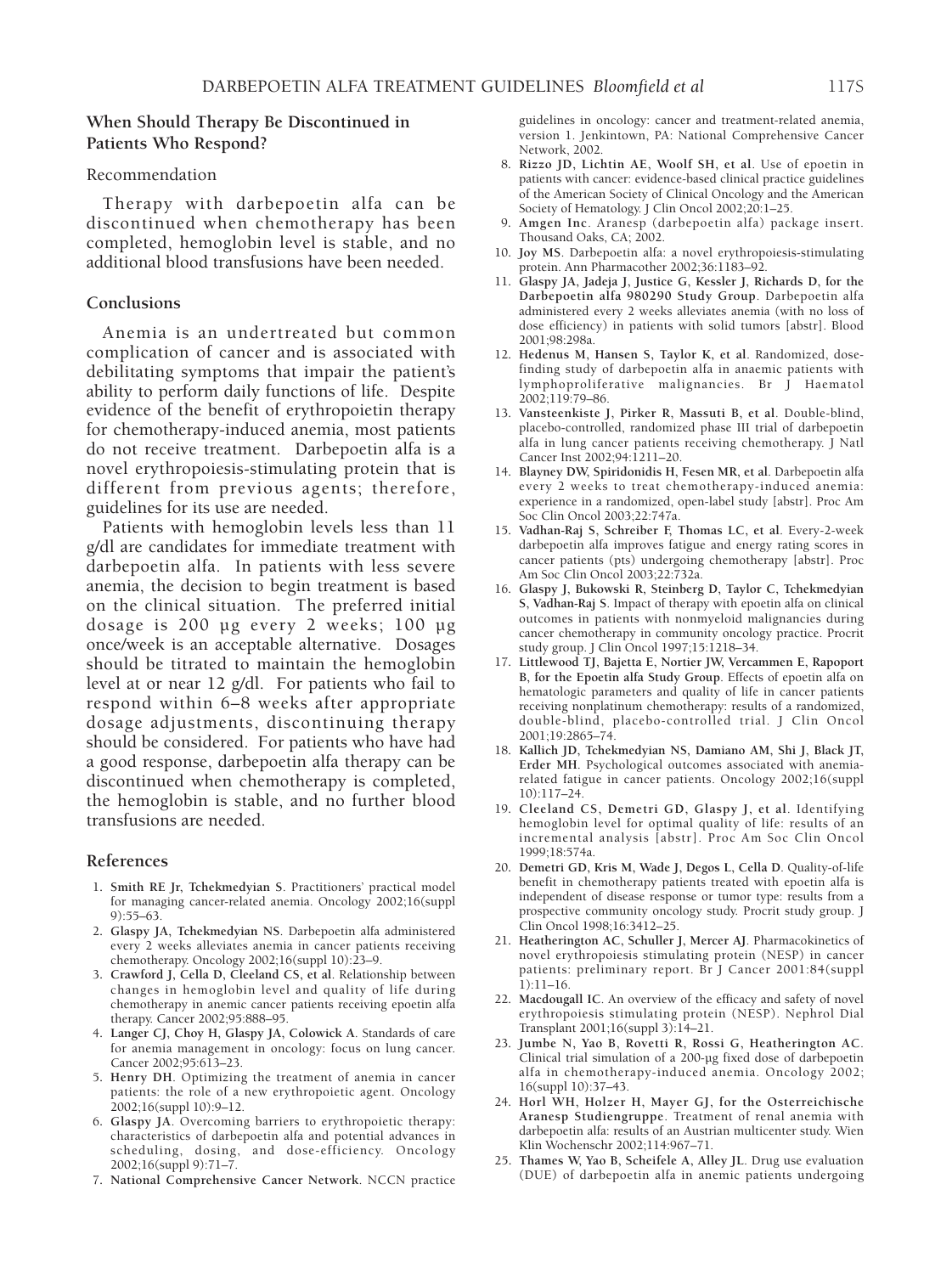chemotherapy supports a fixed dose of 200 µg given every 2 weeks (Q2W) [abstr]. Proc Am Soc Clin Oncol 2003; 22:546a.

26**. Kotasek D, Albertson M, Mackey J**. Randomized, double-blind,

placebo-controlled, dose-finding study of darbepoetin alfa administered once every 3 ( $Q3W$ ) or 4 ( $Q4W$ ) weeks in patients with solid tumors [abstr]. Proc Am Soc Clin Oncol 2002;21:356a.

#### **Appendix 1. Recommendations for Darbepoetin alfa Therapy**

- Guidelines should be clear, consistent, and easily implemented in all health care settings.
- Darbepoetin alfa should be administered for chemotherapy-induced anemia. Other causes of anemia in patients with cancer should be investigated and corrected before therapy with darbepoetin alfa begins.
- Patients with hemoglobin levels less than 11 g/dl are candidates for immediate therapy with darbepoetin alfa.
- For patients receiving chemotherapy who have declining hemoglobin levels but less severe anemia (< 12 but ≥ 11 g/dl), the decision to treat immediately should be determined by the clinical circumstances.
- The preferred initial dosage for darbepoetin alfa is 200 µg every 2 weeks; 100 µg/week is an acceptable alternative.
- Dosages should be titrated to maintain hemoglobin levels at or near 12 g/dl.
- The patient should be instructed on appropriate follow-up when transitioning from the hospital to outpatient therapy to ensure consistency of the dosing regimen.
- Baseline and periodic monitoring of iron, total iron-binding capacity, transferrin saturation, and ferritin levels should be performed.
- Hemoglobin level should be monitored every 2 weeks when starting therapy; thereafter, it can be done at reasonable intervals but not more frequently than every 2 weeks.
- Dosages should not be adjusted until 6 weeks after therapy is started. After the initial period, laboratory workup is performed every 2 weeks and the dosage adjusted until the hemoglobin level is stabilized around 12 g/dl.
- For patients whose hemoglobin level increases more than 2 g/dl in 2 weeks, consider decreasing the dose or increasing the interval between doses.
- Reasons for failure to respond should be investigated before discontinuing therapy.
- If the dosage has been escalated, consider discontinuing therapy if the hemoglobin level has not increased by 1 g/dl or more at 6–8 weeks after the dosage adjustment, or the number of red blood cell transfusions has not decreased.
- Therapy with darbepoetin alfa can be discontinued when chemotherapy has been completed, the hemoglobin level is stable, and additional blood transfusions are not needed.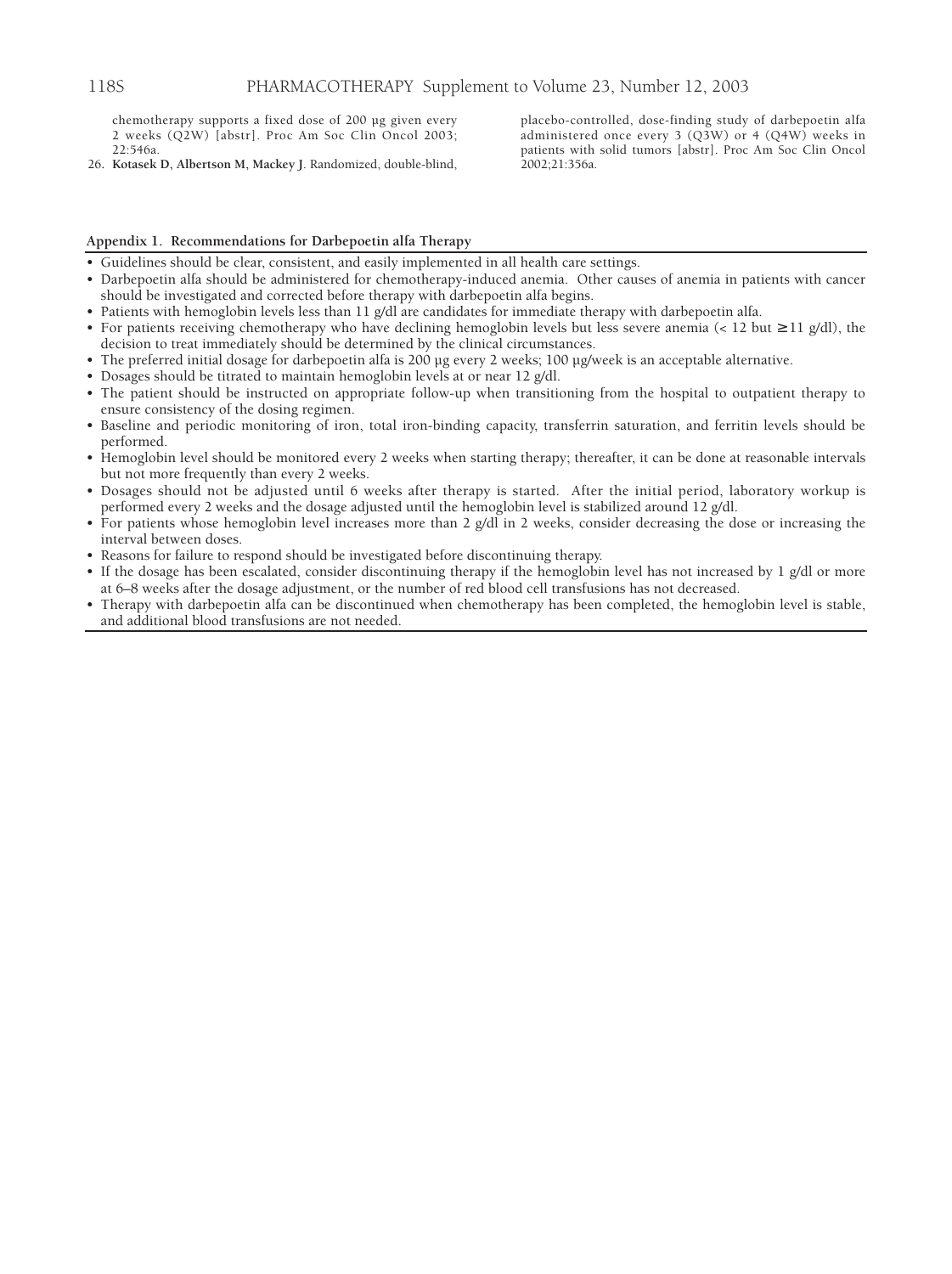# **Considerations in Darbepoetin alfa Cost and Reimbursement: A Model for Pharmacy Managers**

Ernest R. Anderson, Jr., M.S., and Gene Gibson, Pharm.D.

With health care administrators focusing on the financial aspects of patient care, pharmacy budget managers must be able to evaluate all financial implications of drugs under formulary review. Clinical considerations, dosing equivalency, direct and indirect costs, payer mix, and reimbursement level are issues that should be considered by a multidisciplinary team. A pharmacoeconomic evaluation of darbepoetin alfa compared with epoetin alfa is presented as a model to help pharmacy budget managers address these issues and develop an evaluation of two high-cost drugs to determine which would be the better agent to have on their formulary.

**Key Words:** Darbepoetin alfa, pharmacoeconomics, reimbursement analysis. **(Pharmacotherapy 2003;23(12 Pt 2):119S–124S)**

Health care systems face significant challenges today, including limited reimbursement for services provided,<sup>1</sup> personnel shortages (most notably in nursing), $\frac{1}{2}$  continued high demand for inpatient care, $<sup>1</sup>$  and the skyrocketing costs of</sup> medical malpractice insurance.<sup>2</sup> These problems in health care are of national concern and drive health care administrators to focus on the financial aspects of patient care. Thus, pharmacy budget managers must be able to evaluate astutely all of the financial implications of drugs under formulary review. This evaluation is best accomplished by means of a pharmacoeconomic study of the agents under consideration.

Darbepoetin alfa is a new erythropoiesisstimulating protein.3 A thorough evaluation of darbepoetin alfa as it compares with epoetin alfa can serve as a model for the pharmacoeconomic analysis of these drugs. Clinical considerations, dosing equivalency, direct and indirect costs, payer mix, and reimbursement level should all be considered by a multidisciplinary team of clinical staff, financial managers, and pharmacy managers. We focus on the pharmacoeconomic evaluation of darbepoetin alfa in an effort to guide pharmacy budget managers as they attempt to address these issues and develop pharmacoeconomic evaluations of costly drugs at their institutions.

### **Clinical Issues**

Erythropoiesis-stimulating protein therapy alleviates mild-to-severe anemia as well as fatigue related to cancer and myelotoxic chemotherapy regimens in patients with cancer.<sup>4</sup> Epoetin alfa has been administered for more than a decade to reduce the need for red blood cell transfusions and improve quality of life in patients with anemia. $4-6$  However, this drug must be given either 3 times/week or once/week. In addition, up to 40% of patients with cancer do not respond adequately to epoetin alfa. $^7$  These factors, coupled with the high cost of the drug, may explain why only 20–30% of patients with a hemoglobin level less than 10 g/dl are treated for anemia in the United States.<sup>8</sup> Darbepoetin alfa is

From the Department of Pharmacy Services, Lahey Clinic Medical Center, Burlington, Massachusetts (Mr. Anderson); the Center of Managed Pharmaceutical and Economic Outcomes, and the Department of Pharmacy, University of Pennsylvania, Philadelphia, Pennsylvania (Dr. Gibson).

RJM Marketing & Research Associates, LLC, held an advisory board in November of 2002 on behalf of Amgen, Inc. The purpose of this advisory board was to develop a pharmacoeconomic model for the economic evaluation of chemotherapy-induced anemia, and the results are reflected in this article.

Address reprint requests to Ernest R. Anderson, Jr., M.S., Department of Pharmacy Services, Lahey Clinic Medical Center, 41 Mall Road, Burlington, MA 01805.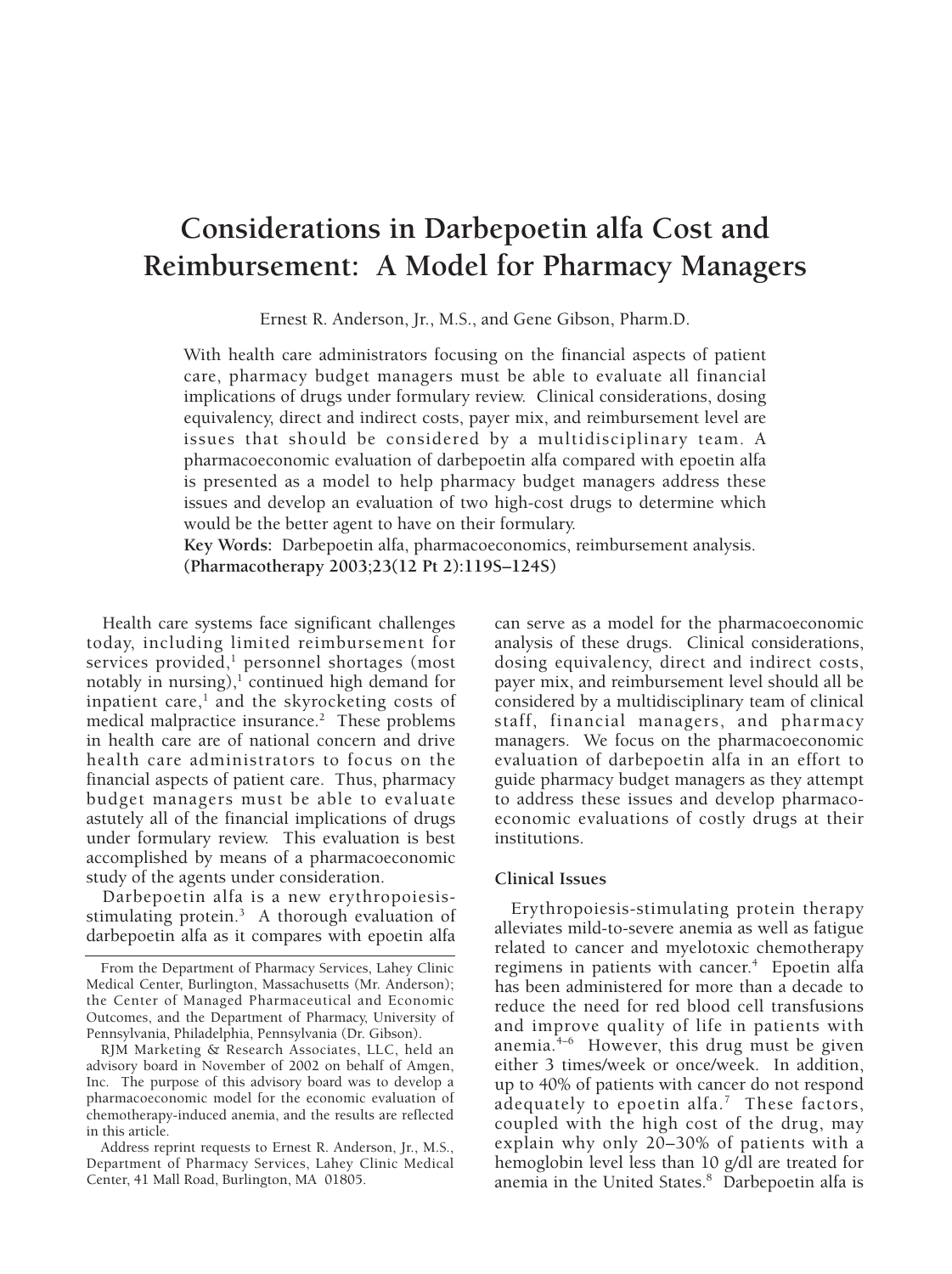| Dosage                                   | Cost/Week $(\text{\$})^a$   |
|------------------------------------------|-----------------------------|
| Darbepoetin alfa                         |                             |
| $2.25 \mu$ g/kg/wk (70 kg) = 160 $\mu$ g | 574.56                      |
| $4.50 \mu$ g/kg/wk (70 kg) = 320 µg      | $1167.00(325 \text{ µg})^b$ |
| $100 \mu g/wk$                           | 359.10                      |
| $200 \mu$ g q $2w$ ks                    | 359.10                      |
| Epoetin alfa                             |                             |
| 40,000 U/wk                              | 414.04                      |
| 60,000 U/wk                              | 621.05                      |

**Table 1. Acquisition Cost for Darbepoetin alfa and Epoetin alfa**

a Weighted average cost.

b Adjusted to accommodate unit sizes.

a highly potent erythropoiesis-stimulating drug with a longer half-life than that of epoetin alfa and is effective when given once every 1–3 weeks.<sup>8</sup>

Darbepoetin alfa dosing, response rate, and rate of response should be considered in a pharmacoeconomic analysis of this agent. Several clinical studies have evaluated every-2 week administration, with doses ranging from 3.0–5.0  $\mu$ g/kg.<sup>9–12</sup> Darbepoetin alfa administered every 2 weeks at double the dose used once/week can decrease the number of visits to the clinic, reduce the number of injections necessary, increase the overall quality of life for the patient, and does not exhibit a loss of efficacy that was observed when epoetin alfa administration was reduced from 10,000 U 3 times/week to 40,000 U once/week.

When comparing agents or evaluating the costs of a single agent, one must select a single dose and regimen for each product studied based on clinical efficacy, prescribing patterns, and drug costs and reimbursements (Table 1). Although darbepoetin alfa 200 µg administered every 2 weeks is as efficacious in increasing hemoglobin levels as is epoetin alfa 40,000 U administered weekly, the cost of darbepoetin alfa is less than that of epoetin alfa at these dosages. The direct cost of darbepoetin alfa 200 µg every 2 weeks results in the same cost as 100 µg administered weekly. However, every-2-week dosing results in an impact on indirect costs such as time and inconvenience and an impact on quality of life and clinic resources such as staff time and supplies. Thus, dosing issues include clinical questions of efficacy and safety, as well as concerns of direct and indirect costs. In addition, acquisition costs and reimbursement levels are a necessary component of the decision-making process regarding product and dosage selection.

### **Drug Reimbursement in Ambulatory Clinics**

Pharmacy budget managers are under pressure to contain drug costs, independent of concerns with patient outcomes.<sup>13</sup> In general, health care resource allocation is divided into "silos" that prohibit consideration of potential cost savings or even reimbursement when considering direct costs. Overall societal benefit of treatment is simply beyond the scope of health care budgets. $13$ Minimally, pharmacy budget managers must obtain reimbursement data for high-cost drugs. This information typically is contained in a separate silo from the pharmacy expense budget and may not be shared routinely with the budget managers. However, this information is critical to justify budget expenses and make knowledgeable formulary recommendations.

### Budget Review Process

Several steps can be taken by pharmacy budget managers to determine the impact of drugs on the overall budget. First, one should review drug costs. The focus should be on high-cost drugs, which will account for a disproportionate share of drug expenses. Because the reimbursement systems for inpatient drugs are more limited than those for outpatient drugs, only outpatient drugs will be considered in this discussion. Next, one should compare projected annual costs of these agents to the actual costs incurred the previous year. Any agents with increasing costs require further scrutiny. Finally, a full accounting of financial data and third-party reimbursement for the high-cost agents should be evaluated.

### Third-Party Reimbursement

Drug charges should be reviewed to ensure that billing is adequate to cover costs. Parenteral products should have a drug charge (Health Care Financing Administration Common Procedural Coding System codes), an infusion charge (Q0081), a facility charge, and a professional charge. If charging is incomplete or inconsistent, nursing and pharmacy systems must be modified to improve the process. Reimbursement systems differ with each third party. For example, Medicare uses ambulatory payment classifications (APCs) to determine reimbursement amounts in specific drug quantity increments. Health maintenance organizations may include drug charges within a capitation payment or may pay drug charges separately.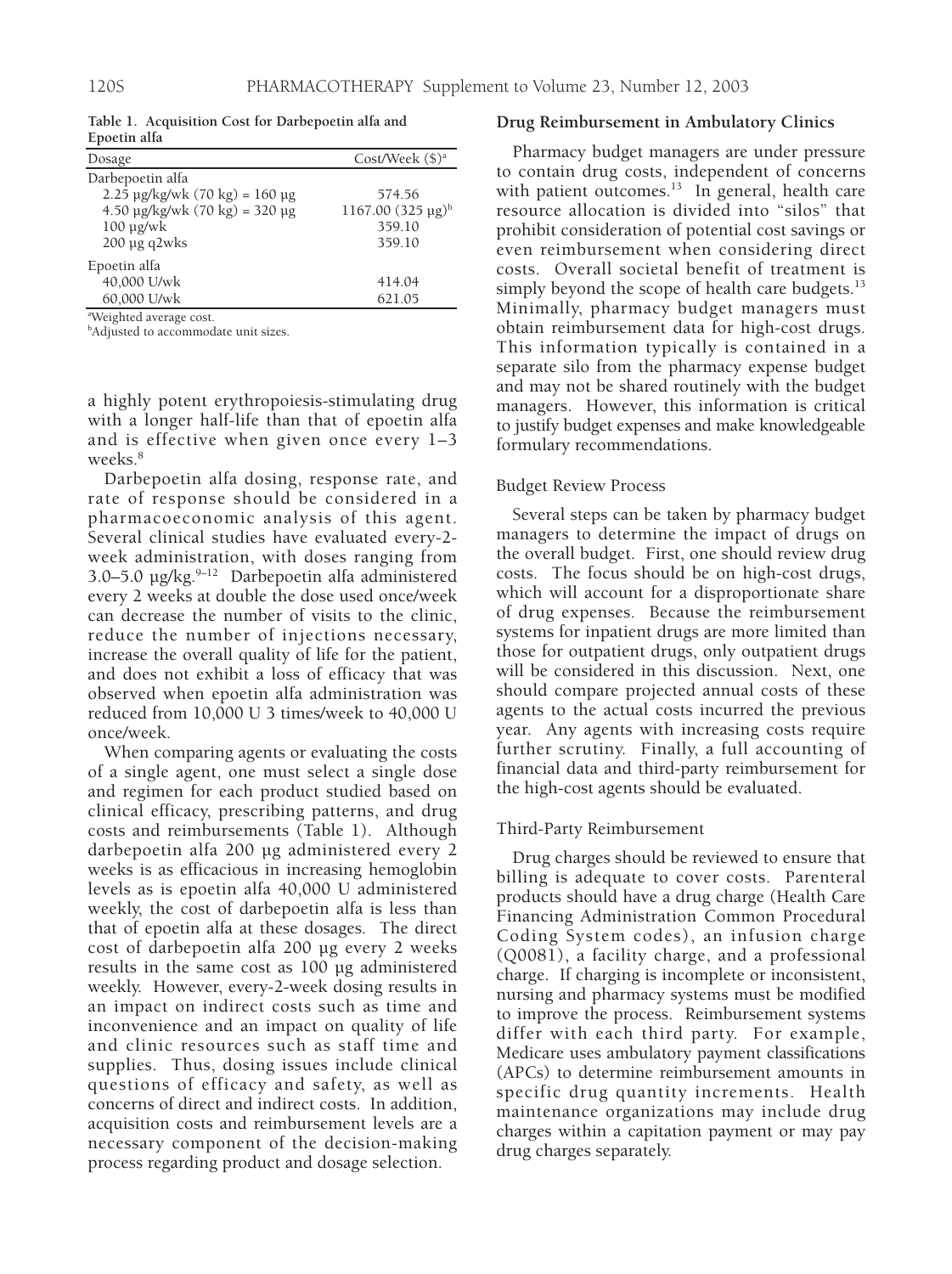|                                 | Charge       | Collection Rate   | Payment | Payer Mix      | Weighted     |
|---------------------------------|--------------|-------------------|---------|----------------|--------------|
|                                 | $($ \$ $)^a$ | $(\frac{6}{6})^b$ | $($ \$  | $(\%)^c$       | Payment (\$) |
| Weighted average cost analysis  |              |                   |         |                |              |
| Insurance A                     | 1464.04      | 37.07             | 542.73  | 11             | 59.70        |
| Insurance B                     | 1464.04      | 39.33             | 575.77  | 7              | 40.30        |
| Insurance C                     | 1464.04      | 68.48             | 1002.57 | $\overline{2}$ | 20.05        |
| Insurance D                     | 1464.04      | 62.11             | 909.38  | 11             | 100.03       |
| Insurance E                     | 1464.04      | 45.85             | 671.26  | 6              | 40.28        |
| Medicare <sup>d</sup>           | Fee schedule | Fee schedule      | 474.00  | 33             | 156.42       |
| Medicaid                        | 1464.04      | 41.05             | 601.06  | 2              | 12.02        |
| Insurance F                     | 1464.04      | 62.11             | 909.38  | 15             | 136.41       |
| Self-pay                        | 1464.04      | 100               | 1464.04 | 1              | 14.64        |
| Insurance G                     | 1464.04      | 29.97             | 438.77  | 12             | 52.65        |
| Totals                          |              |                   |         | 100            | 632.50       |
| Summary of net payment          |              |                   |         |                |              |
| Weighted average payment        |              |                   |         |                |              |
| by payer                        |              | 632.50            |         |                |              |
| Reductions                      |              |                   |         |                |              |
| Free care                       | 3.49%        | 51.09             |         |                |              |
| Bad debt                        | 2.31%        | 33.82             |         |                |              |
| UCC pool                        | 1.38%        | 20.20             |         |                |              |
| Totals                          |              | 105.11            |         |                |              |
| Adjusted net payment/dose       |              | 527.39            |         |                |              |
| Summary of estimated net profit |              |                   |         |                |              |
| Adjusted net payment/dose       |              | 527.39            |         |                |              |
| Average cost/dose <sup>e</sup>  |              | 488.01            |         |                |              |
| Estimated net profit/dose       |              | 39.38             |         |                |              |

**Table 2. Weighted Average Cost and Reimbursement Analysis, Net Payment, and Net Profit of Darbepoetin alfa Based on a Sampling of Various Drug Plans**

UCC = uncompensated care pool.

a Based on a cost of \$488.01 with a 3.0 markup.

b Based on sample data as of September 30, 2001. This analysis does not include the administrative payment for each injection, cost for each injection, or rebates.

c Sample payer mix.

d This collection rate is based on the calculated reimbursement under ambulatory payment classifications as of April 1, 2002.

e Based on darbepoetin alfa 200 µg every 2 wks.

### High-Cost–Drug Reimbursement Analysis

Reimbursement data for each high-cost drug can be analyzed by calculating the payment and weighted average from each contracted thirdparty organization on the basis of the payer mix within the institution (Tables 2 and 3). Note that functional equivalents were determined for darbepoetin alfa based on epoetin alfa reimbursement by Medicare. This analysis will demonstrate the profit margin for each agent evaluated on the basis of payer mix and collection rates. An adjusted net payment can be determined by subtracting free care and bad debt. Note that overhead, salary, clinic professional charges, facility charges, and drug rebates are not included in this analysis. Using this model, one institution saved \$488,422 by using darbepoetin alfa as the erythropoiesis-stimulating agent of choice (Table 4).

Medicare reimbursement for certain drugs, including darbepoetin alfa and epoetin alfa, has been reduced. Drugs that were not available in 1996, which is the base year for APCs, were granted temporary "pass-through" status. This meant that they would be reimbursed temporarily at 95% of average wholesale price. In April 2002, pass-through drugs and devices were recategorized into other APCs. Overall, this resulted in an average reduction in drug reimbursement of 19%. Sole-source drug reimbursement (e.g., darbepoetin alfa) was reduced the least, with multisource agents (e.g., epoetin alfa) reduced more and multisource with generic competition reduced most significantly. Currently, Medicare reimbursement for darbepoetin alfa as a fraction of acquisition cost will exceed that of epoetin alfa.

Effective January 2003, the Centers for Medicare and Medicaid determined the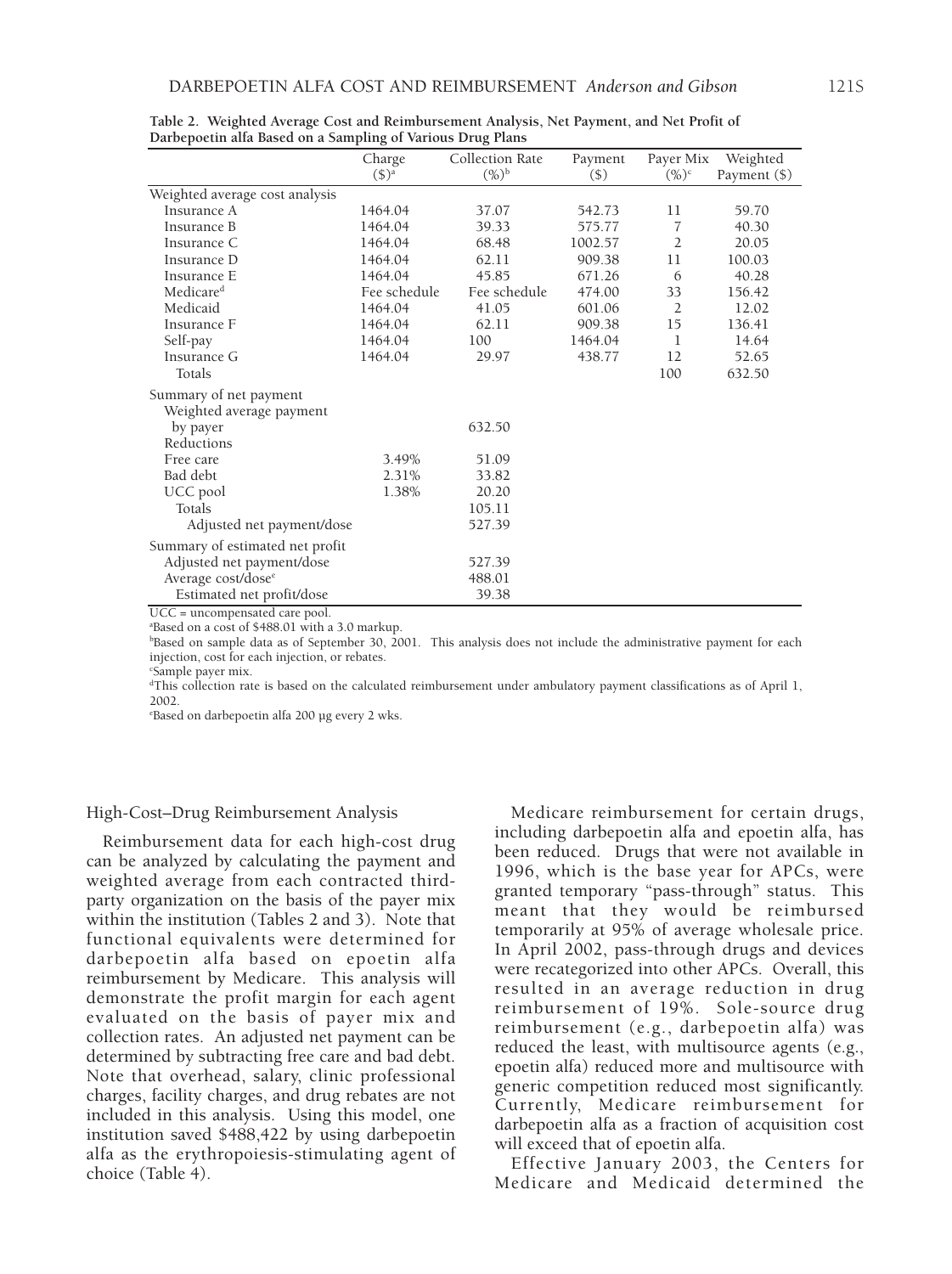|                                 | Charge       | Collection Rate   | Payment | Payer Mix      | Weighted     |
|---------------------------------|--------------|-------------------|---------|----------------|--------------|
|                                 | $(\$)^a$     | $(\frac{6}{6})^b$ | $($ \$) | $(\%)^c$       | Payment (\$) |
| Weighted average cost analysis  |              |                   |         |                |              |
| Insurance A                     | 1113.00      | 37.07             | 412.60  | 11             | 45.39        |
| Insurance B                     | 1113.00      | 39.33             | 437.71  | 7              | 30.64        |
| Insurance C                     | 1113.00      | 68.48             | 762.18  | $\overline{2}$ | 15.24        |
| Insurance D                     | 1113.00      | 62.11             | 691.34  | 11             | 76.05        |
| Insurance E                     | 1113.00      | 45.85             | 510.31  | 6              | 30.62        |
| Medicare <sup>d</sup>           | Fee schedule | Fee schedule      | 364.00  | 33             | 120.12       |
| Medicaid                        | 1113.00      | 41.05             | 456.94  | $\overline{2}$ | 9.14         |
| Insurance F                     | 1113.00      | 62.11             | 691.34  | 15             | 103.70       |
| Self-pay                        | 1113.00      | 100               | 1113.00 | -1             | 11.13        |
| Insurance G                     | 1113.00      | 29.97             | 333.57  | 12             | 40.03        |
| Totals                          |              |                   |         | 100            | 482.06       |
| Summary of net payment          |              |                   |         |                |              |
| Weighted average payment        |              |                   |         |                |              |
| by payer                        |              | 482.06            |         |                |              |
| Reductions                      |              |                   |         |                |              |
| Free care                       | 3.49%        | 38.84             |         |                |              |
| Bad debt                        | 2.31%        | 25.71             |         |                |              |
| UCC pool                        | 1.38%        | 15.36             |         |                |              |
| Totals                          |              | 79.91             |         |                |              |
| Adjusted net payment/dose       |              | 402.15            |         |                |              |
| Summary of estimated net profit |              |                   |         |                |              |
| Adjusted net payment/dose       |              | 402.15            |         |                |              |
| Average cost/dose <sup>e</sup>  |              | 371.00            |         |                |              |
| Estimated net profit/dose       |              | 31.15             |         |                |              |

**Table 3. Weighted Average Cost and Reimbursement Analysis, Net Payment, and Net Profit of Epoetin alfa Based on a Sampling of Various Drug Plans**

UCC = uncompensated care pool.

a Based on a cost of \$371.00 with a 3.0 markup.

b Based on sample data as of September 30, 2001. This analysis does not include the administrative payment for each injection, cost for each injection, or rebates.

c Sample payer mix.

d The collection rate is based on the calculated reimbursement under ambulatory payment classifications as of April 1, 2002.

e Based on epoetin alfa 40,000 U every week.

**Table 4. Comparison of Equivalent Doses of Darbepoetin alfa (200 µg every 2 wks) and Epoetin alfa (40,000 U every wk) at One Institution During a 2-Week Period**

| Drug             | Cost/Equivalent Dose | Profit Margin/Dose | Annual<br><b>Total Doses</b> | Annual Cost<br>(S) | Annual Profit Margin |
|------------------|----------------------|--------------------|------------------------------|--------------------|----------------------|
| Darbepoetin alfa | 488.01               | 39.37              | 1923                         | 938, 443. 23       | 75,708.51            |
| Epoetin alfa     | 742.00               | 31.14              | 1923                         | 1,426,866.00       | 59,882.22            |
| Variance         | 253.99               | $-8.23$            |                              | 488, 422, 77       | $-15.826.29$         |

functional equivalency of epoetin alfa and darbepoetin alfa. Medicare spent considerable dollars for epoetin alfa in 2002, and reimbursement for epoetin alfa was reduced in 2003 after it had spent 2–3 years on the pass-through list. Had darbepoetin alfa maintained its status as a new drug, the reimbursement rate would have been 95% of average wholesale price; however, the Centers for Medicare and Medicaid determined darbepoetin alfa to be reimbursed at a rate similar to that of epoetin alfa, by using a functional dose equivalency of 260 U of epoetin alfa to 1 µg of darbepoetin. Epoetin alfa is paid at \$9.10/1000 U, and darbepoetin alfa is paid at \$2.37/1 µg.

### **Pharmacoeconomic Analysis**

Pharmacoeconomic studies may be conducted in several different ways, depending on the objectives of the analysis and the type of data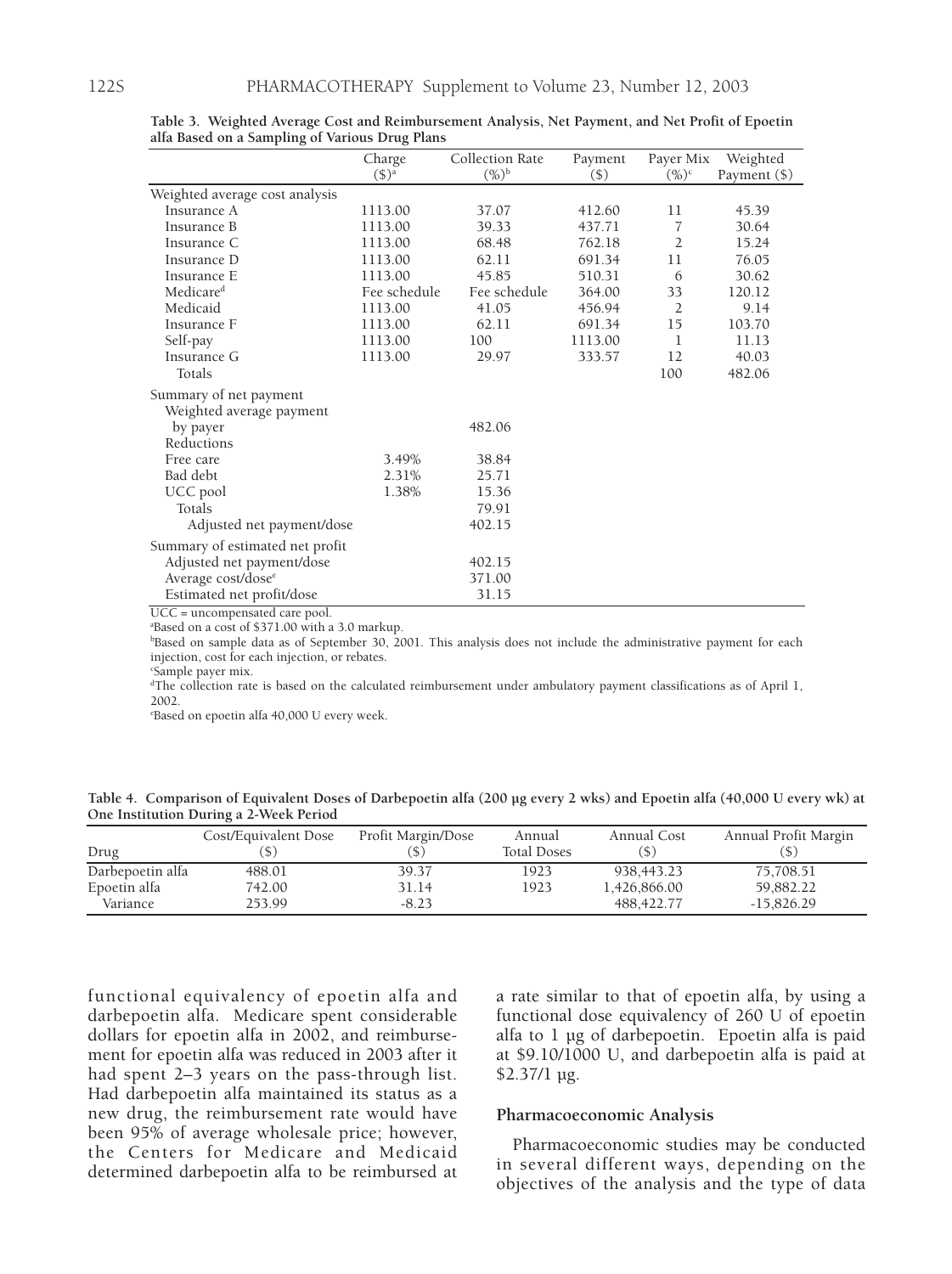| Cost                                                                   | Comment                                                                        |
|------------------------------------------------------------------------|--------------------------------------------------------------------------------|
| Direct                                                                 |                                                                                |
| Drug acquisition<br>Indirect                                           |                                                                                |
| Laboratory monitoring,<br>drug preparation, and<br>administration time | May be greater with<br>epoetin alfa because of<br>more frequent dosing         |
| Opportunity<br>Additional resources                                    |                                                                                |
| required to care for<br>patient because of drug<br>administration      | May be reduced with<br>darbepoetin alfa because of<br>reduced dosing frequency |

**Table 5. Pharmacoeconomic Evaluation of Darbepoetin alfa versus Epoetin alfa**

available. To obtain an overall understanding of broad issues related to a drug, economic modeling can be used. Existing clinical and epidemiologic treatment data are evaluated. Current literature, institution-specific data, or a combination may be used. A retrospective study may be used to determine actual trends in drug use in an institution. For example, a study to determine the dosing trends of epoetin alfa or darbepoetin alfa may be conducted. A medication or drug use evaluation is a prospective or retrospective study of drug use trends and may encompass a range of data such as dose, regimen, laboratory monitoring, and clinical and/or humanistic outcomes. Finally, a pharmacoeconomic analysis published in the literature may provide sufficient information to determine the best agent for an institution. However, a pharmacoeconomic analysis conducted in a different health care system or in another country may not represent prescribing patterns in another system. Therefore, literature data must be selected and applied cautiously.<sup>14</sup>

An economic model designed to assist in formulary decisions or drug usage guidelines will include very specific data and will exclude other information that usually may be seen in an economic model. An institution-specific model will use clinical information that emanates from the medical staff's actual practices and recommendations. For example, the medical staff's prescribing patterns of epoetin alfa as well as consensus on the appropriate dosage of darbepoetin alfa will assist in cost and reimbursement comparisons. The model will include specific acquisition cost, known as direct cost, and reimbursement analysis with projections for the upcoming year. These data will depend on payer mix, dosage, and administration regimen. Indirect costs related to more frequent epoetin alfa dosing and monitoring related to nursing time for drug preparation and administration, as well as laboratory-related costs, should be included and quantified. Opportunity costs refer to the opportunities that cannot be realized because of the use of the agent. For example, nursing time to administer epoetin alfa detracts from the ability of nursing staff to participate in other billable activities; however, this does yield an injection charge. Conversely, epoetin alfa and darbepoetin alfa can reduce the need for a blood transfusion,3 which will reduce costs and the need for additional patient evaluation (Table 5).

Other issues that are considered in broader pharmacoeconomic analyses include patient pain and suffering, indirect costs due to time off from work or school to seek care or serve as a caregiver, transportation costs, and societal costs related to premature loss of life or function.

### **Summary**

To compare two high-cost drugs to determine which would be a better agent to have on formulary, a thorough pharmacoeconomic analysis should be conducted. To do this, pharmacy budget managers can take several steps to ensure that all pertinent issues are considered:

- Work with financial and clinical staff at your institution to gather data and develop a model.
- Develop a consensus regarding dosing based on the literature and current usage.
- Determine current costs, reimbursement, and payer mix.
- Ensure that appropriate and consistent charging for drugs is ongoing.
	- a. Place drug in Charge Master before obtaining agent.
	- b. Ensure that the medical staff charges for all aspects of drug administration.
	- c. Ensure appropriate follow-up on unpaid charges.
- Develop an institution-specific model of costs and reimbursement for both drugs based on previous year's data as well as projections to elucidate the most cost-effective product. When accounting for costs, both direct and indirect costs should be considered.
- Routinely reevaluate cost and reimbursement of high-cost drugs.

Careful analysis of pertinent data on darbepoetin alfa and epoetin alfa should reveal the financial impact of each agent on the